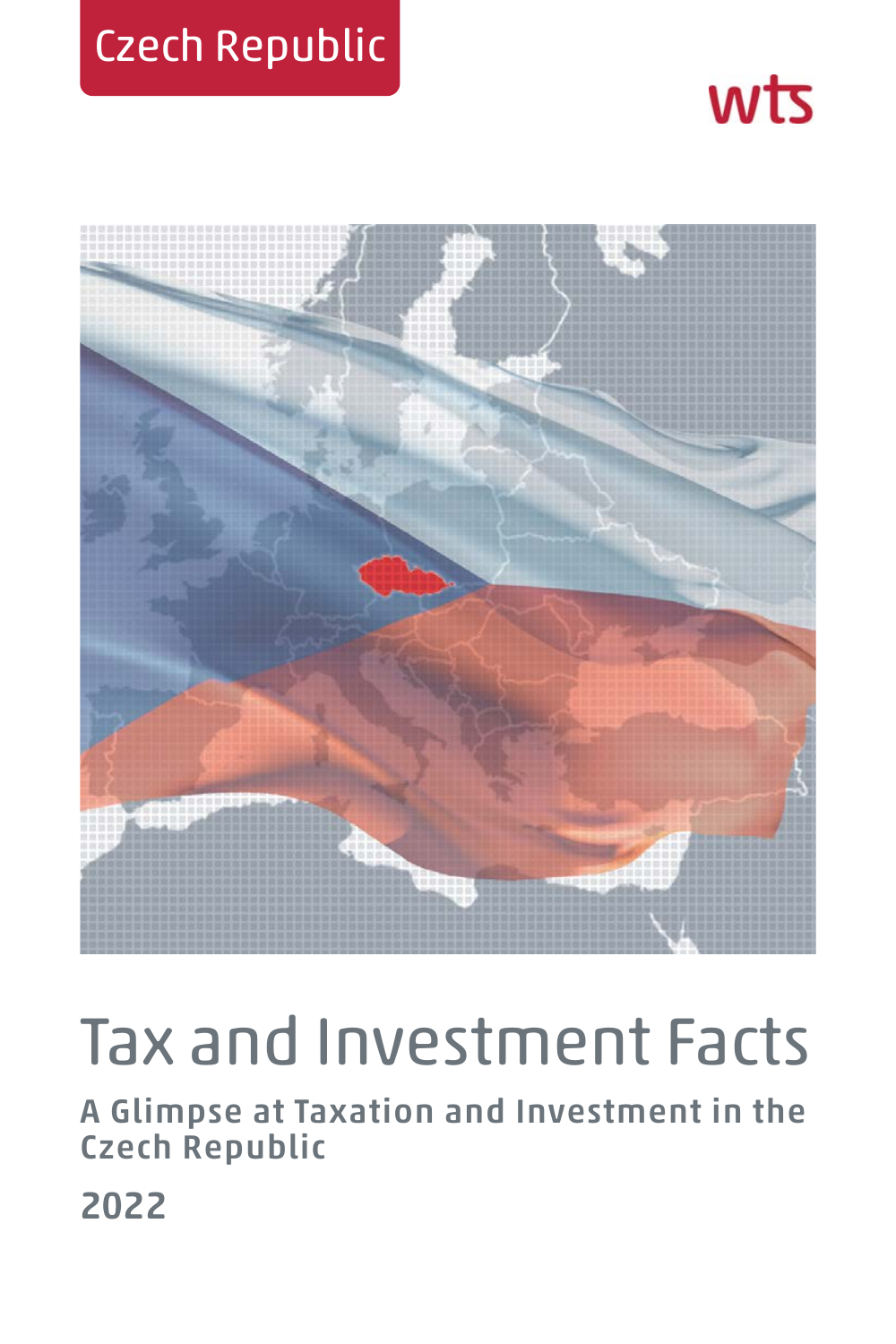### **WTS Alfery s.r.o. Czech Republic**

WTS Alfery is an international consultancy firm that brings together tax advisers, attorneys and auditors. WTS Alfery provides services in tax and legal advisory, auditing and accounting.

In our experience, clients benefit from our advisers having the opportunity to work as an integrated team, thus enabling complex evaluations and structured solutions to business transactions.

Our strengths are our flexibility and speed of response. We provide top-notch technical expertise and a personal approach.

We provide professional tax advice at the highest level. We focus, in particular, on the following areas:

- » International taxation and tax planning
- » Mergers and acquisitions
- » Ongoing tax advice
- » Tax returns
- » Representation before the tax administration
- » Taxation of employees

Since 2011, WTS Alfery has been a member of WTS Global.

More information can be found at alferypartner.com

**Contact in the Czech Republic** Jana Alfery Managing Partner Jana.Alfery@alferypartner.com + 420 221 111 777

WTS Alfery is a member of WTS Global for the Czech Republic.



### **Table of Contents**

| 1. Ways of Doing Business / Legal Forms of Companies       | 4  |
|------------------------------------------------------------|----|
| 2. Corporate Taxation                                      | 13 |
| <b>3. Double Taxation Agreements</b>                       | 24 |
| 4. Transfer Pricing                                        | 26 |
| 5. Anti-Avoidance Measures                                 | 27 |
| 6. Taxation of Individuals / Social Security Contributions | 29 |
| <b>7. Indirect Taxes</b>                                   | 34 |
| 8. Inheritance and Gift Tax                                | 37 |
| 9. Wealth Tax                                              | 38 |
| 10. Other Taxes / Reporting Obligation                     | 39 |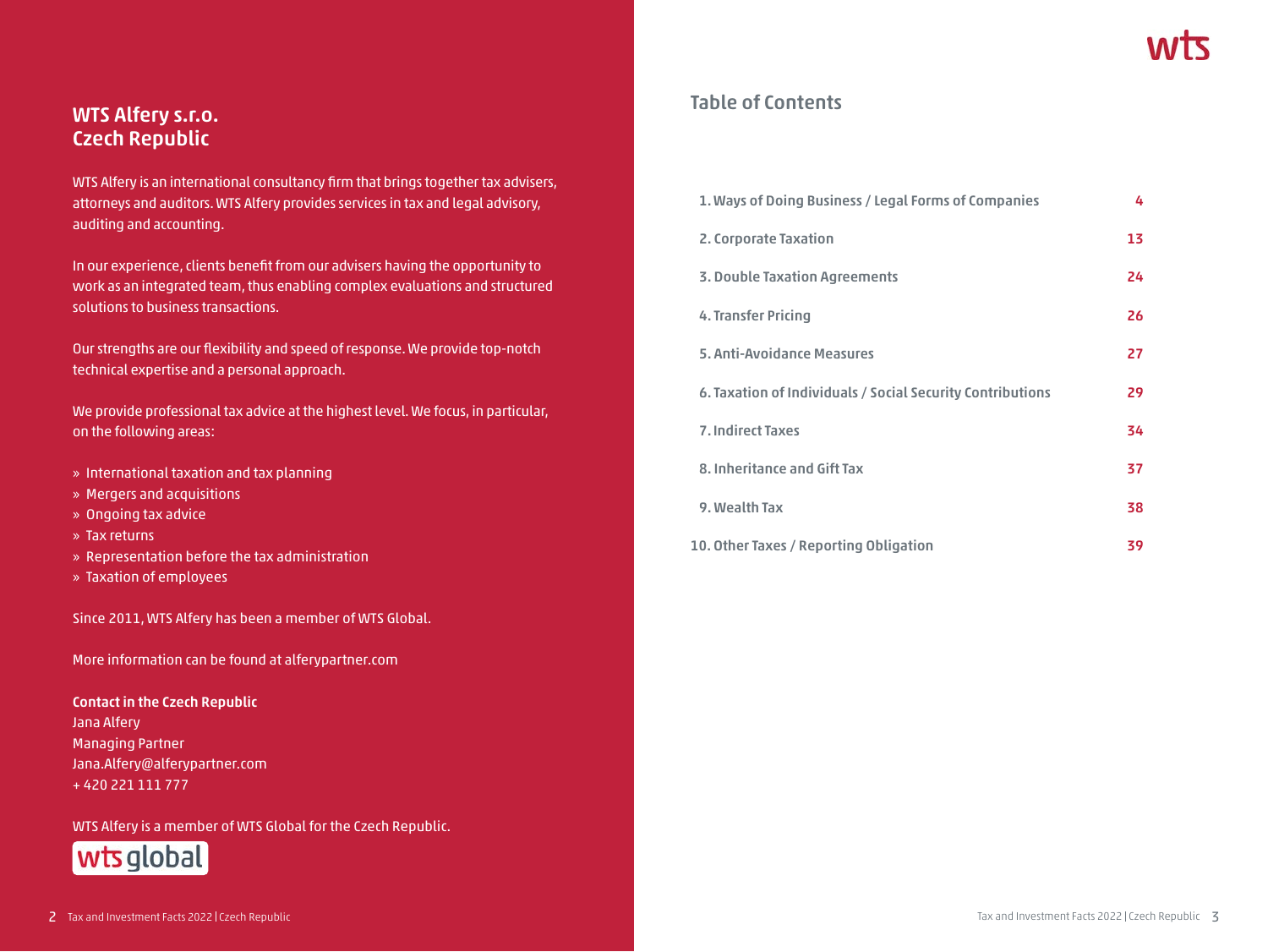## **1. Ways of Doing Business / Legal Forms of Companies**

There are a number of legal forms of business in the Czech Republic: the basic forms are business by natural persons (individuals) and legal entities, both offering various options. The difference between the 2 forms lies, among other things, in the degree of risk associated with doing business, the number of participants in the business, the manner of exposure, capital adequacy, initial capital required, distribution of profits, management, accounting procedures, administrative complexity of establishment and governance.

#### **1.1. Natural Persons – Entrepreneurs**

Natural persons wishing to do business other than through a legal entity are personally liable for their business activities to the full extent of their assets; provided they meet all statutory conditions, they can do business on their own behalf and on their own responsibility based on

- **→** a trade licence (under the Trade Licensing Act), or
- **→** as a natural person engaged in agricultural production (under the Agriculture Act), or
- **→** a self-employed person doing business not under a trade licence (under special legislation – e.g. lawyers, notaries, executors, auditors, architects, court experts, interpreters, doctors), or
- **→** a natural person engaged in activities utilising, among other things, intellectual property (e.g. on the basis of the Copyright Act, Act on Inventions and Industrial Designs, Act on Utility Models, etc.).

The law always stipulates which natural persons, and in which cases, must/may be registered in the Czech Commercial Register or a similar register (e.g. kept by the competent local municipal authority).

#### **More details on small businesses**

The most common form of business conducted by natural persons is trade (small business), i.e. a self-employed person doing business based on a trade licence. Natural persons doing business based on the Trade Licensing Act must always first obtain a permit to conduct their selected business activity – i.e. a trade licence (trade licensing legislation lays down the basic conditions for doing business, but also applies to the majority of business activities by natural persons and legal entities). Conditions for acquiring different types of trade licences are laid down by law, though there are 2 basic types of trade: "notifiable trades" and "licensed trades".

Notifiable trades do not require approval or a decision by the Trade Licensing Office, and assuming compliance with all conditions, the entrepreneur can commence business right away. These trades are divided into 3 basic categories:

- **→** unqualified trades (no specific qualifications or expertise required, just an extract from the Criminal Register
- **→** craft trades (these require vocational or other defined educational qualifications in the specific field or professional experience)
- **→** professional trades (in addition to the necessary qualifications and expertise, entrepreneurs must also meet the requirements laid down by various regulations and laws)

In the case of licensed trades, different requirements are laid down for different trades based on applicable laws and regulations, including required qualifications. Unlike notifiable trades, the application is subject to approval by the competent public administration authority. Licensed trades include fields considered in some way unique, challenging or with a degree of responsibility by the state.

#### **1.2. Legal Entities**

#### **1.2.1. Business Corporations**

The Act on Business Corporations defines 5 types of business corporation established for the purpose of business, which include 4 commercial companies and a cooperative that are registered in the Commercial Register.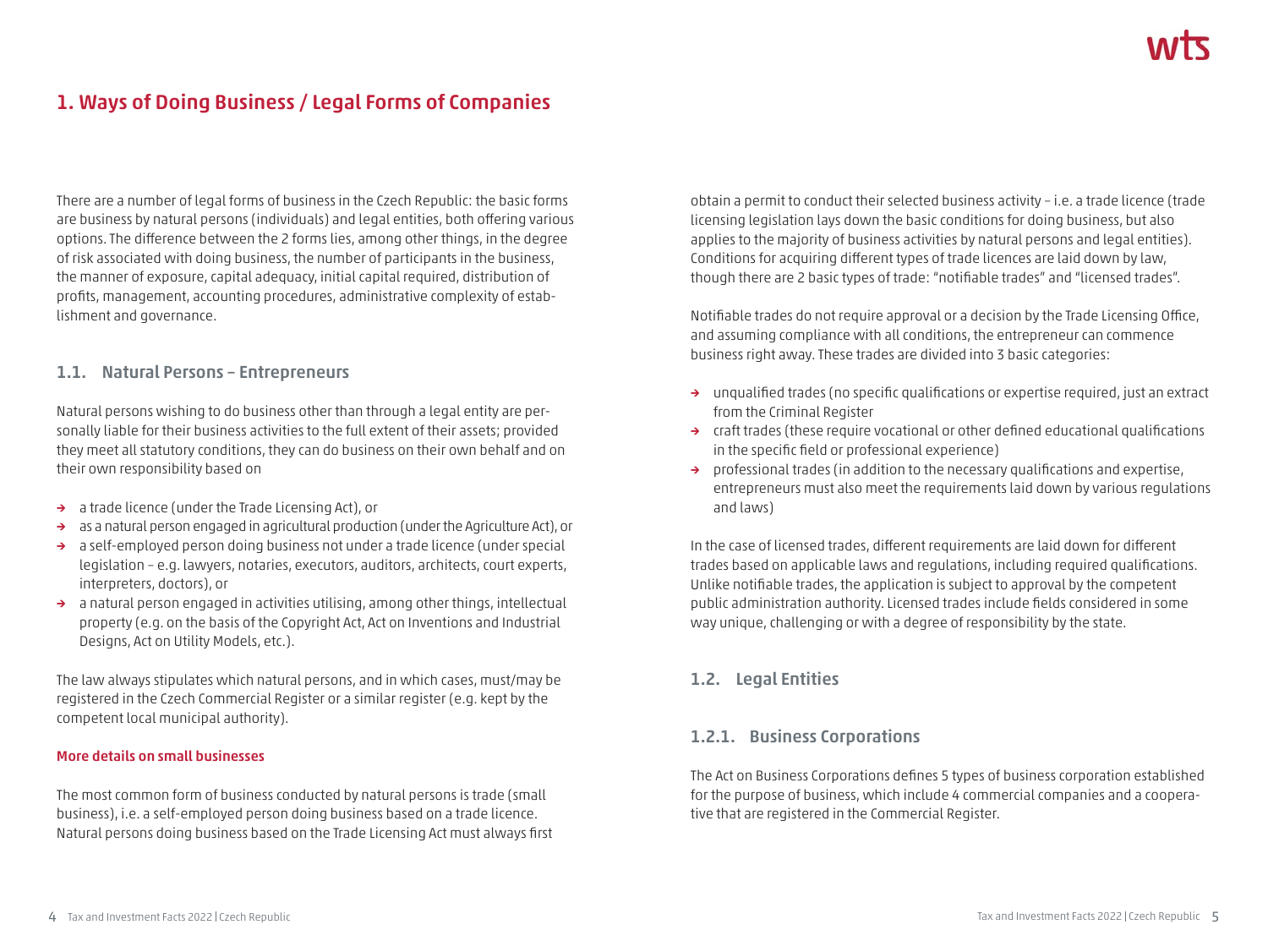In the Czech legal system there are 2 types of commercial company. These are:

- **→** capital companies (limited liability companies, joint-stock companies), in which registered capital is compulsory, the minimum amount is prescribed by law and consists of all contributions by members (the only obligation of the founders of a capital company in relation to the company is the payment of registered capital, all other matters may be entrusted to other parties)
- **→** partnerships (general partnerships), in which registered capital is not compulsory and only arises when the partners undertake to make contributions to the company in the partnership agreement. On the borderline between capital companies and general partnerships are limited partnerships (sometimes referred to as quasi-partnerships).

#### **1.2.1.1. Capital Companies**

#### **Limited liability company (abbreviated as "spol. s r.o." or just "s.r.o.")**

This is the most common form of business via a commercial company. The company can be established by one or more natural persons or legal entities. The company is liable to the full extent of its assets; members are jointly and severally liable to the extent of their unpaid contributions. The minimum contribution for a limited liability company is CZK 1; the maximum contribution is not limited. The member's ownership interest in the limited liability company is determined by the ratio of the member's contribution to the company's registered capital, unless the Articles of Association stipulate otherwise.

The company's corporate bodies are the general meeting as the highest authority, the statutory body (executive director/s), and the supervisory board or other body if stipulated in the Articles of Association.

#### **Joint-stock company (abbreviated as "akc. spol." or "a.s.")**

This is a more elaborate form of capital company. The company can be established by one legal entity or natural person; the maximum number of shareholders is not limited. The company is liable to the full extent of its assets; shareholders are not

liable for the company's obligations. Registered capital is divided into a certain number of shares with a specific nominal value; the lowest possible registered capital is CZK 2,000,000 (EUR 82,389) or EUR 80,000 (if accounting is kept in EUR). A shareholder's minimum or maximum contribution is not limited. Shareholders' votes are always linked to shares; the same number of votes is allocated to shares with the same nominal value.

Shareholders' rights can be divided into 3 groups: property rights, non-property rights and the rights of qualified shareholders.

- **→** Property rights primarily include the right to a share of the company's profits (this share is usually determined by the ratio of the shareholder's share to the company's registered capital), as well as the right to a share of the liquidation balance (if the company is wound up, followed by liquidation).
- **→** In the case of non-property rights, this relates to the right to manage and control the company (i.e. the right to participate and vote at the general meeting, the right to require the explanation of matters relating to the company, if such explanation is required to exercise shareholders' rights at the general meeting, or the right to submit proposals).
- **→** A qualified shareholder is a shareholder or share-holders who own shares whose total nominal value or number of shares equals at least 1%, 3% or 5% depending on the amount of registered capital, where these qualified shareholders enjoy greater rights.

The company's corporate bodies are the general meeting as the highest authority, the statutory body and the supervisory board or other body if stipulated in the Articles of Association. There may be 2 models of corporate governance, the dualistic model, where both a managing body (Board of Directors) and supervisory body (Supervisory Board) exist side-by-side at the company, or a monistic model, where the company is managed by one body (Administrative Board).

Shares can be divided according to their form: shares may be issued as registered shares (showing the name of the owner in public records) or as bearer shares (the shareholder is the person who physically holds the shares and can prove ownership; however, such shares can only be issued, based on the registration of shareholders, as registered or immobilised securities). Shares may be further subdivided by type.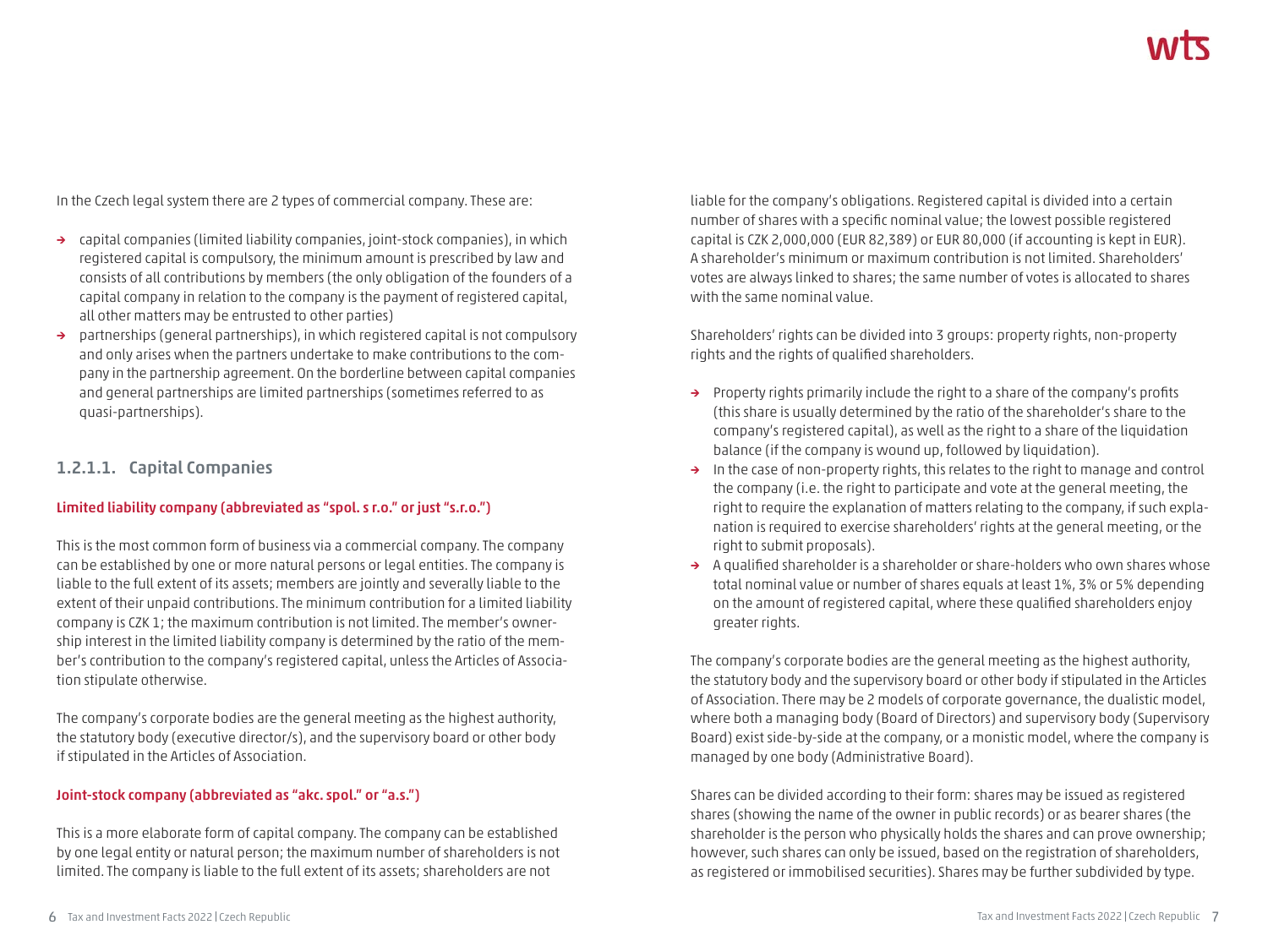Commonly issued shares, which represent the shareholders' share of the joint-stock company's registered capital, are ordinary shares. In practice, one may also encounter other types such as priority shares, which guarantee preferential dividend payments, other shares guaranteeing a greater share of voting rights at the general meeting, or employee shares, for instance.

#### **1.2.1.2. Partnerships**

#### **General partnership (abbreviated as "veř. obch. spol." or "v.o.s.")**

The only purely commercial partnership in the Czech Republic is a general partnership. The company may be established by at least 2 persons, either natural persons or legal entities, or a combination of both; the highest number of partners is not limited. As a rule, each partner has one vote. In general partnerships, all partners are severally liable for the company's obligations to the full extent of their assets. A general partnership need not create registered capital, if this is not required by the company's partnership agreement. Unless the partnership agreement specifies otherwise, each partner has one vote.

The statutory body is all partners, however, they may agree otherwise with regard to the company's external representation.

#### **Limited partnership (abbreviated as "kom. spol." or "k.s.")**

As previously mentioned, a limited partnership is on the borderline between a capital company and general partnership, despite the fact it bears certain elements of both (sometimes also referred to as a quasi-partnership). There must be at least 2 partners, either natural persons or legal entities to establish the company; the highest number of partners is not limited. Each partner is liable for the company's obligations differently – the general partner has unlimited liability to the full extent of its assets, while the limited partner is only liable to the extent of its unpaid contribution (specified in the partnership agreement). While the limited partner does not take part in the business, the company's management is entrusted to the general partner or partners, if there is more than one. As a rule, each partner has one vote.

#### **1.2.1.3. Cooperatives**

A cooperative is another legal entity that can do business under the Act on Business Corporations. Its essence is the fact that its owners (coop members) do not invest money, but usually other property values (in agricultural coops this is land, animals, or later, so-called transformational shares; in housing coops, the work of members in the construction of residential buildings). This is an association of a certain group of people established for the purposes of business or to meet the economic, social or other needs of its members.

A cooperative may be established by at least 3 people, both natural persons and legal entities; the highest number of members is not limited. A cooperative is liable to the full extent of its assets; coop members are not liable for the cooperative's obligations. Each member participates in the cooperative's registered capital with a basic membership contribution (the basic membership contribution is the same for all members); if permitted by the statutes, a member may participate with more than one membership contribution. As a rule, each member has one vote, however, the statutes may specify otherwise. The cooperative's corporate bodies are the members' meeting, statutory body – management board, audit committee (in small cooperatives, just the members' meeting and Chairman).

### **1.2.2. Agricultural Entrepreneurs**

As previously mentioned, special legislation also lays down the conditions for business in agriculture by agricultural entrepreneurs, where such entrepreneurs can be both natural persons and legal entities who intend to engage in agricultural production as a permanent and independent activity on their own behalf and on their own responsibility for the purposes of achieving profit, and who meet other conditions prescribed by law. A natural person or legal entity that intends to do business in agriculture must register with the competent local municipal authority with extended powers, in whose territorial jurisdiction the entrepreneur's place of business or registered office lies.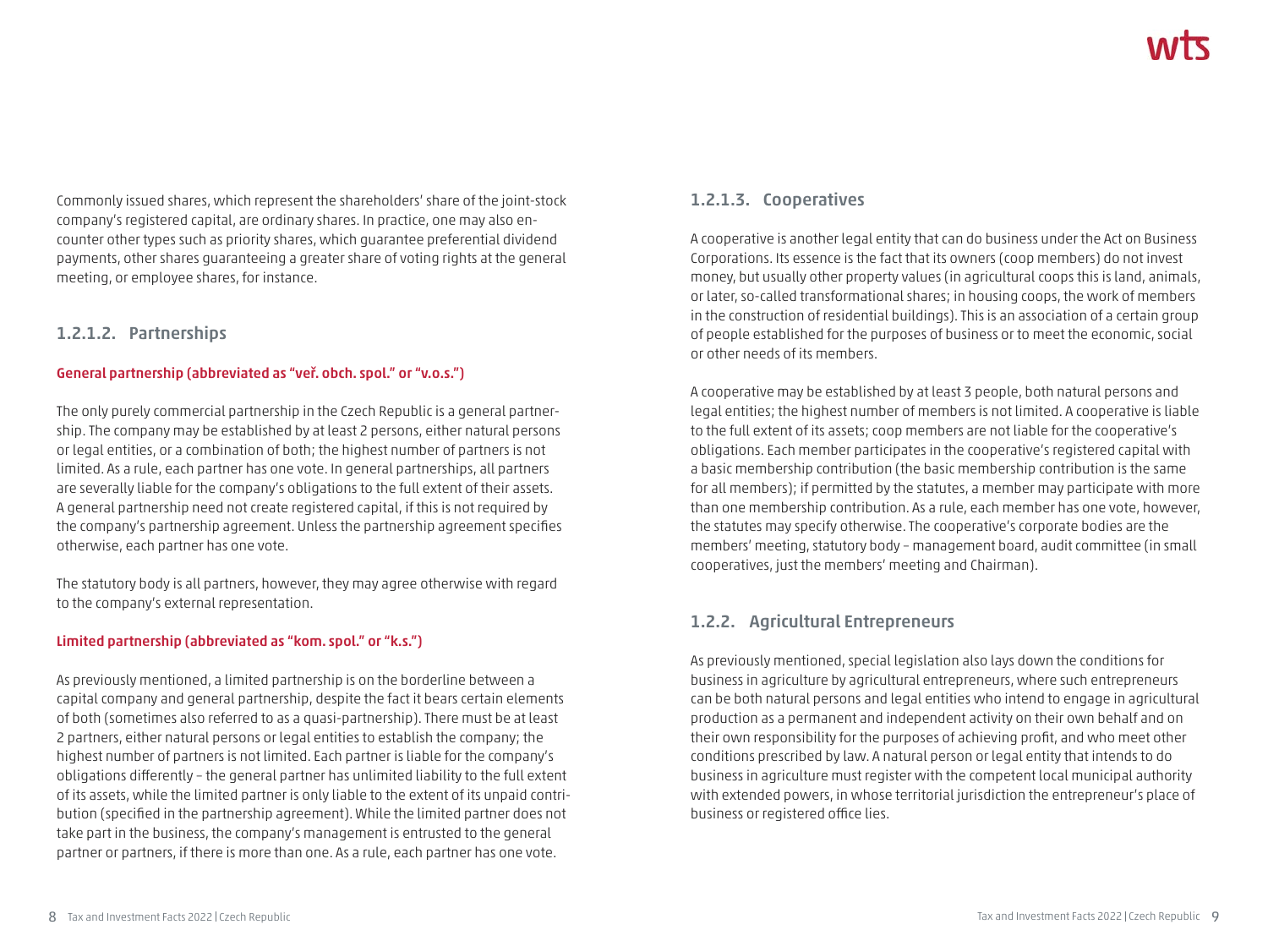#### **1.2.3. State Enterprises**

A state enterprise established under special legislation is a legal entity sui generis. A state enterprise is established by the state based on a government resolution, where the role of founder is performed by the relevant ministry into whose sphere of activity the subject of the enterprise's business falls. A state enterprise is a legal entity conducting business with state property in its own name and on its own responsibility. The enterprise is not liable for the state's obligations and the state is not liable for the enterprise's obligations.

#### **1.2.4. Other Legal Forms Enabling Business or Other Gainful Activity**

To complete the list of business forms, it is also necessary to mention other entities who can, under certain conditions, conduct gainful activity and generate profit for redistribution among their owners, managers or founders, but who must invest this back into the development of the organisation and fulfilment of its mission (non-profit organisations). Generating profit is not therefore the primary objective. These entities often focus on performing certain community activities including club activities of a membership nature, or they may be a group of assets to be used for a specifically designated purpose. These entities include:

- **→** registered associations
- **→** foundations
- **→** endowment funds
- **→** institutions
- **→** social cooperatives

In addition to these entities, there are also other registered legal entities (religious non-profit organisations) governed by special legislation.

Similarly, we can mention owners' associations here, which are legal entities registered in the register of owners' associations. These may be established voluntarily or compulsorily (in a building with at least 5 units owned by at least 3 different owners). Such an association is established by the owners of units in a building for the purpose of ensuring building and land management. The owners of units in the building are liable for the debts of the owners' association in the ratio of the size of their share in the common parts of the building.

#### **1.2.5. Multinational Forms of Business in the Czech Republic**

In addition to the forms of business regulated by Czech law, it is also possible to do business in the Czech Republic in one of the multinational forms of business according to European Community law, which are the European Economic Interest Grouping (EEIG), European Public Limited-Liability Company (SE) and European Cooperative Society (SCE).

#### **1.2.6. Business by Foreign Entities**

#### **Branch office in the Czech Republic**

One form of business by foreign entities in the Czech Republic is business through a branch office. All foreign entities with a commercial enterprise in a foreign state can establish a branch office in the Czech Republic. A branch office is an organisational unit of the parent company with economic and operational autonomy, which the entrepreneur has decided will be a branch. For a foreign entity to be able to start business in the Czech Republic through a branch office, the branch office must be registered in the Commercial Register, including its name, registered office, line of business or activity and identification of its manager. The branch office is then authorised to do business to the extent of the business activity registered in the Commercial Register from the date of registration. The branch manager is authorised to represent the entrepreneur in all matters relating to the branch office, from the day they are registered as the branch manager in the Commercial Register. Branch offices cannot, however, acquire rights and obligations independently.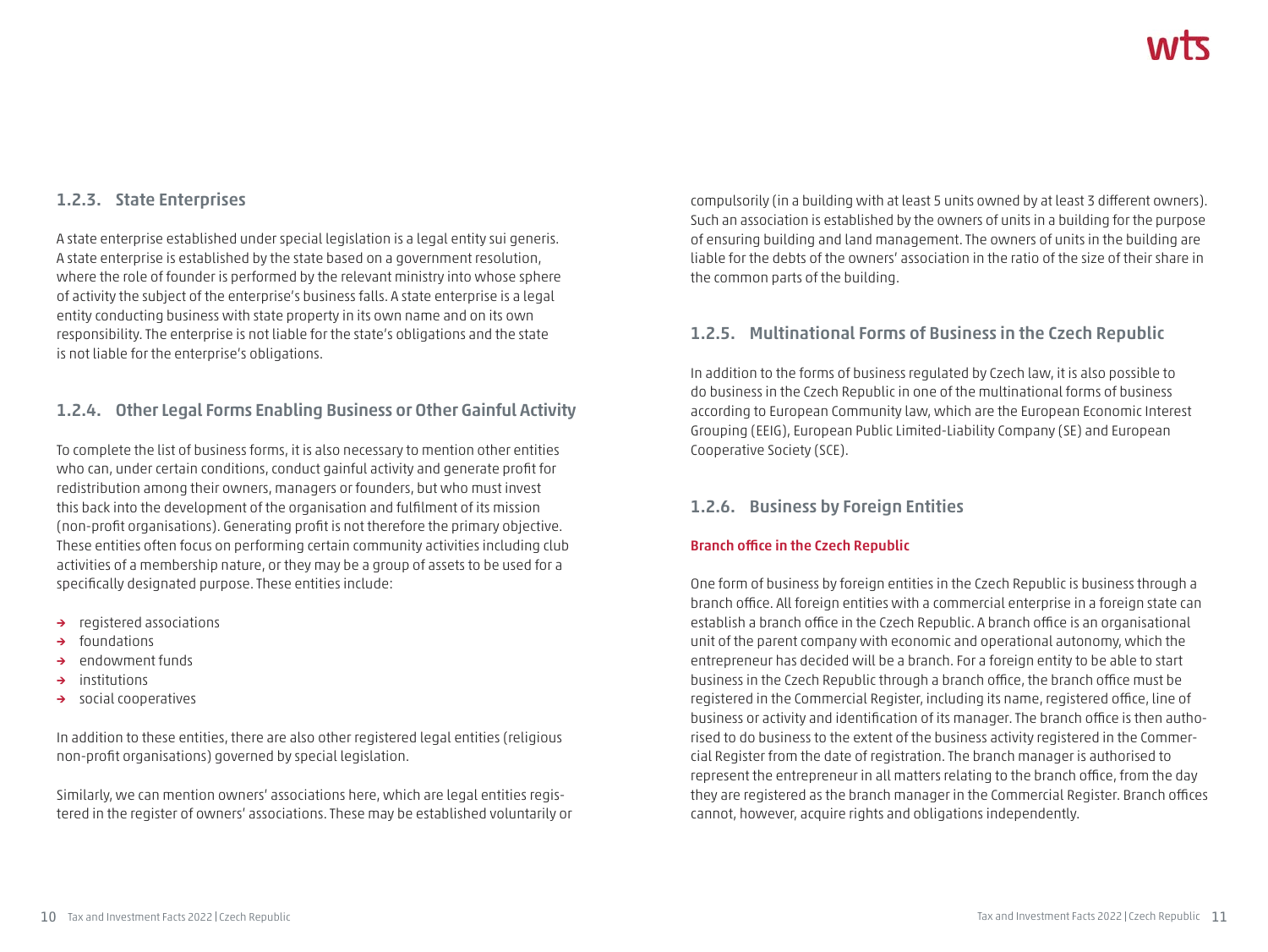### **2. Corporate Taxation**

#### **Relocation of a foreign entity to the Czech Republic**

Another business option for foreign entities is to relocate their registered office to the Czech Republic. However, this is only possible under Czech law if it is simultaneously permitted under the law of the state in which the legal entity has its registered office, or provided this does not concern a legal entity whose purpose is to violate the law or that wishes to achieve its objective in an unlawful manner (prohibited company). A legal entity that intends to relocate its registered office to the Czech Republic must, together with a proposal for registration in the Commercial Register, also enclose a decision on what legal form of Czech legal entity it has chosen, and the legal foundation proceedings required by Czech law for this form of legal entity (i.e. Articles of Association or a Memorandum of Association in the given case).

#### **Foreign ownership interests in Czech legal entities**

Foreign entities may both establish a Czech legal entity in the Czech Republic or participate in its establishment (however, a foreign entity can only establish a legal entity in the Czech Republic in accordance with Czech law). In the same way, they may also participate in an established Czech legal entity as a partner or member (by purchasing an ownership interest or acquiring membership). Foreign ownership interests in Czech legal entities are not limited in any way under Czech law, and a foreign entity can therefore acquire a 100% share in a Czech legal entity – for example, in the case of a single member company, typically a limited liability or joint-stock company.

#### **2.1. Applicable Taxes / Tax Rates**

- **→** Corporate tax rate: 19%
- **→** Tax rate for separate tax base (for non-exempt revenue from capital from abroad): 15%
- **→** Tax rate for basic investment fund: 5%

#### **2.2. Resident Companies**

The taxpayer is a Czech tax resident if it has its registered office or place of management (i.e. the place from which the taxpayer is managed) in the Czech Republic. Czech tax residents have their worldwide tax liability in the Czech Republic with regard to revenues from resources within the territory of the Czech Republic.

#### **2.2.1. Computation of Taxable Income**

The assessment of the tax base is based on the net income shown in accounting (without the influence of the International Accounting Standards). Then it is adjusted (increased) by non-tax-deductible expenses (i.e. expenses not incurred to generate, assure and maintain taxable income according to the Income Tax Act – typically representation expenses, excess travel costs, book reserves and adjusting entries, etc.). However, it can also be decreased, e.g. by exempt income or income already taxed.

If the final tax base is negative, the tax loss can be deducted from the tax base in the following 5 tax periods subject to conditions laid down by law. With effect from 1 July 2020, the tax loss can also be deducted retrospectively in the 2 immediately preceding tax periods. In this case, a maximum of CZK 30,000,000 (EUR 1,235,584) can be deducted. If the tax base is positive, income tax amounting to 19% shall be calculated and paid.

With effect from tax periods beginning after 1 January 2020, revenues from sales of movable property that form part of business assets of a permanent establishment, and revenues from the relocation of assets from the Czech Republic to abroad without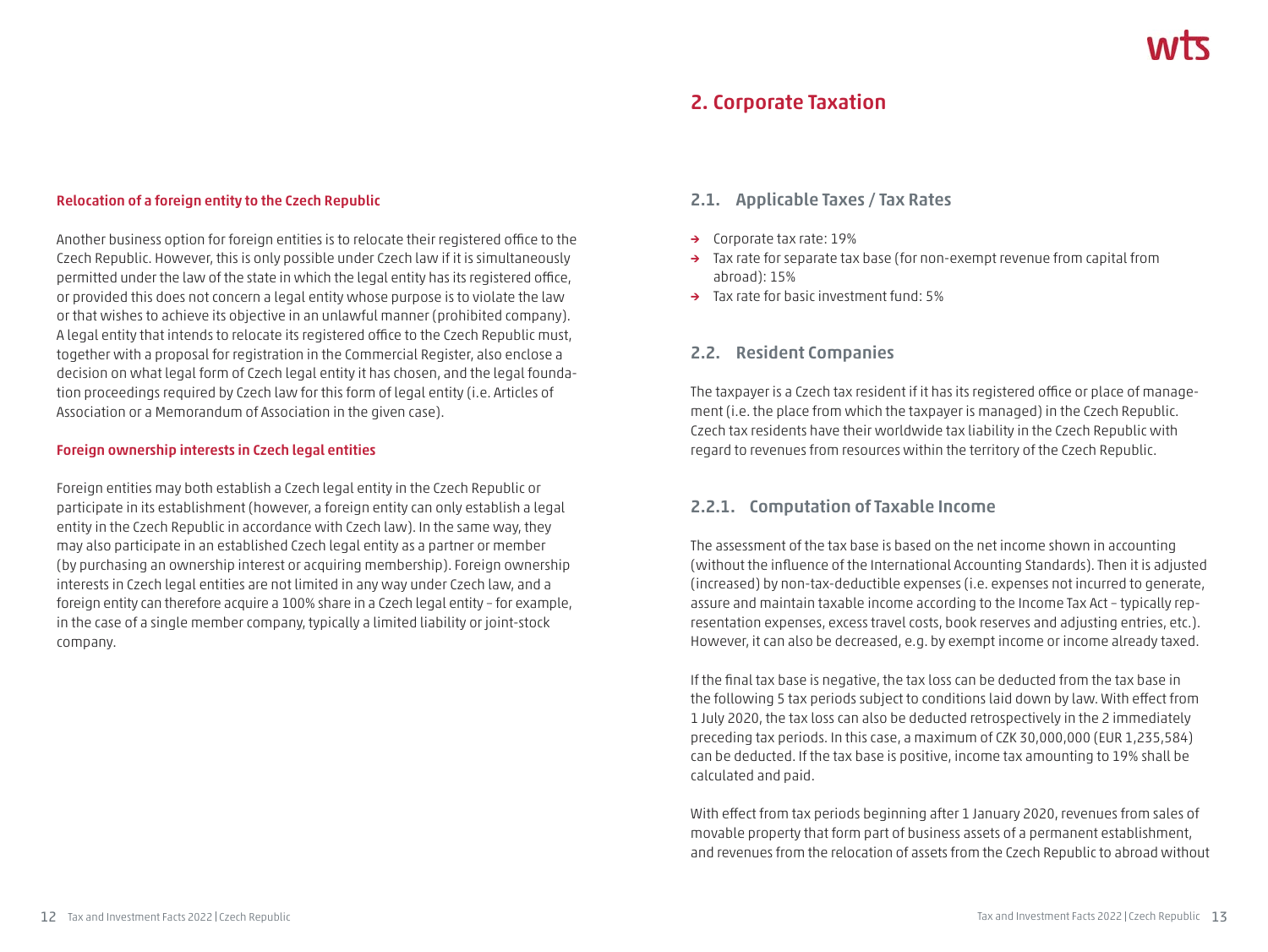a change of ownership (exit tax) shall be subject to tax. Relocating assets without changing ownership shall be considered a transfer for consideration by a taxable entity to itself at open market value.

A transfer of assets without a change of ownership from the Czech Republic to abroad shall not be considered a transfer by an entity for consideration to itself in cases where it is reasonable to expect that the assets will be relocated back to the Czech Republic within 12 months of the relocation abroad.

Taxable entities subject to corporate income tax may, in certain cases, request that the tax administration allows it to split payments of the part of the tax attributable to the relocation of these assets into several instalments, for a period of up to 5 years.

#### **2.2.2. Taxation of Dividends**

Under the domestic participation exemption regime, any income from profit distributions derived by a resident corporation (s.r.o. or a.s.) or a cooperative from a participation in another Czech corporation or cooperative is exempt from corporate tax, provided that it has held a share of at least 10% (in share capital) for a minimum holding period of 12 months. The 12-month period may be fulfilled subsequently. However, the domestic participation exemption does not apply to income from profit distributions where a Czech subsidiary is in liquidation.

The international participation exemption applies to income from profit distribution derived from a participation in a foreign company. The requirements differ depending on whether a foreign subsidiary is located in the EU or in a third country.

Requirements in the case of EU subsidiaries are:

- **→** equity participation of at least 10% in the EU subsidiary for a minimum holding period of 12 months
- **→** listing of the legal form of the EU subsidiary in the Annex to the EC Parent-Subsidiary Directive
- **→** Czech parent company is a beneficial owner of the income

As regards EU subsidiaries, the participation exemption applies to dividends received by Czech parent companies and Czech permanent establishments of companies resident in another EU Member State. However, the participation exemption does not apply to income from dividends, where the EU subsidiary is in liquidation.

Additional requirements (to the above-mentioned) in the case of third-country subsidiaries are:

- **→** The Czech Republic has concluded a tax treaty with the third country.
- **→** Legal form's comparability of the third-country subsidiary to Czech corporations (s.r.o. and a.s.) or cooperatives.
- **→** The subsidiary is subject to corporate tax of at least 12% in its residence country and is neither tax-exempt nor eligible to opt for tax exemption.

The participation exemption does not apply to income from dividends where the third-country subsidiary is in liquidation.

### **2.2.3. Capital Gains and Losses (Including Capital Gains and Losses from Sales of Shares)**

Capital gains, such as gains or losses from transfer of shares, interest or royalties income, should be included in the general tax base and are taxed by the standard tax rate amounting to 19% unless the gain is exempt from taxation.

Capital gains from transfer of shares between parent companies and their subsidiaries as defined by the EU Parent-Subsidiary Directive are exempt from corporate tax, if the exemption conditions stated above in Clause 2.2.2 are met (prescribed legal form, minimum share, holding period, beneficiary owner of the income, etc.).

The same exemption from corporate tax applies also to transfers of shares in subsidiaries resident in non-EU Member States – for the conditions for third-country subsidiaries, also see Clause 2.2.2 above.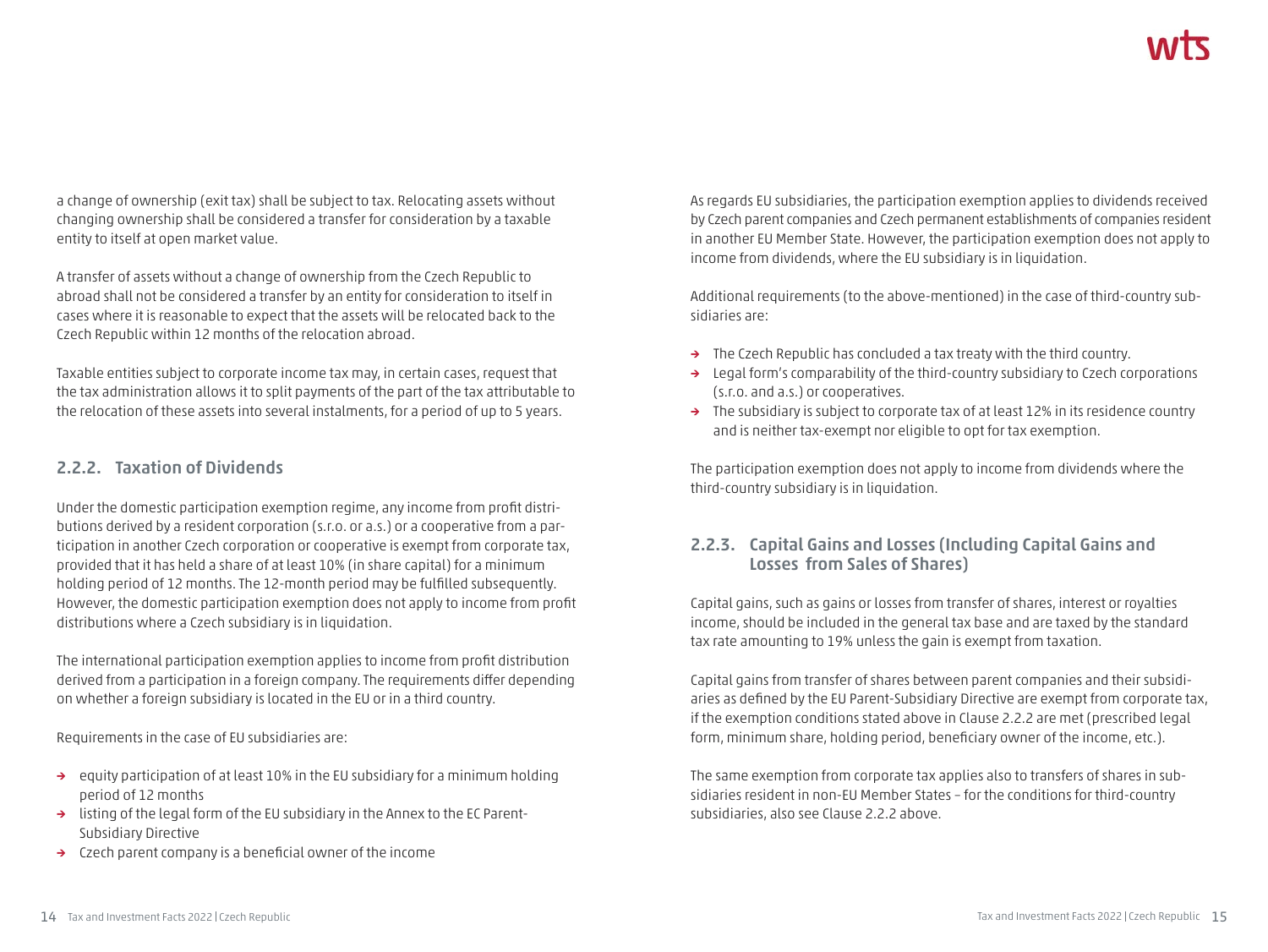#### **2.2.4. Depreciation / Capital Allowances**

#### **Tangible assets**

The periods of depreciation for tangible assets are stated in the table below:

| Depreciation group | Years | <b>Examples</b>                                    |
|--------------------|-------|----------------------------------------------------|
|                    |       | Computers and office equipment                     |
|                    |       | Cars, buses, furniture, most machinery             |
|                    | 1 ()  | Heavy machinery, air conditioning                  |
|                    | 20    | Pipelines, fences                                  |
|                    | 30    | Manufacturing buildings                            |
|                    | 50    | Administrative buildings, shopping centers, hotels |

All immovables (regardless of the valuation amount) and individual movable property exceeding CZK 80,000 (EUR 3,295) are depreciated. Each asset must be classified in the respective depreciation group. They are listed in detail in the schedule to the Income Tax Act. Land is not depreciated at all.

Tangible assets are depreciated using the straight-line method (in the first year, the depreciation is half of that in the following years) or using the declining balance method (in the second year, the depreciation is at its highest and decreases gradually). In the case of new assets falling into the depreciation groups 1 to 3, the depreciation may be increased by 10 to 20% of the entry price in the first year.

Moulds, dies and blocks are depreciated using the straight-line method over their useful life. Fixed assets used for the production of solar energy are depreciated using the straight-line method over 240 months.

#### **Intangible assets**

The amortisation of intangible assets is not regulated in the Income Tax Act. The accounting of amortisation for intangible assets is taken over for income tax purposes.

#### **2.2.5. Loss Carry Over (Including Potential Loss of Tax Loss Carry Forward in Case of Restructuring)**

A tax loss is deductible from the positive tax base in the following 5 tax periods or in the previous 2 tax periods (in this case, a maximum of CZK 30,000,000 – EUR 1,235,584 – can be deducted).

The deductibility of the tax loss is limited in the case of a significant change in the shareholding structure and in the case of company transformations.

#### **Limitation in the case of a change in the shareholding**

If a substantial change in the company's shareholding structure (generally a change affecting more than 25% of the capital or voting rights) occurs, the company can deduct tax losses only if 80% of its revenues for its own supplies are generated from the same activities as the company conducted in the year in which it incurred the loss.

#### **Limitation in the case of company transformations**

If the target has tax losses, the acquirer is not able to claim the losses after the merger: a tax loss taken over may be deducted from the tax base up to the maximum amount of the part of the tax base that pertains to the same activities carried out by the target in the period for which the tax loss was assessed.

If the acquirer has tax losses, the acquirer is not able to claim the losses without limitation after the merger: the acquirer may deduct a tax loss incurred before the merger to the maximum amount of the part of the tax base that pertains to the same activities it carried out before the merger.

#### **2.2.6. Group Taxation**

There is no group taxation in the Czech Republic. Each company belonging to a group of companies is taxed separately. Thus it is not possible to set off a loss of one company against the profit of another company within the group.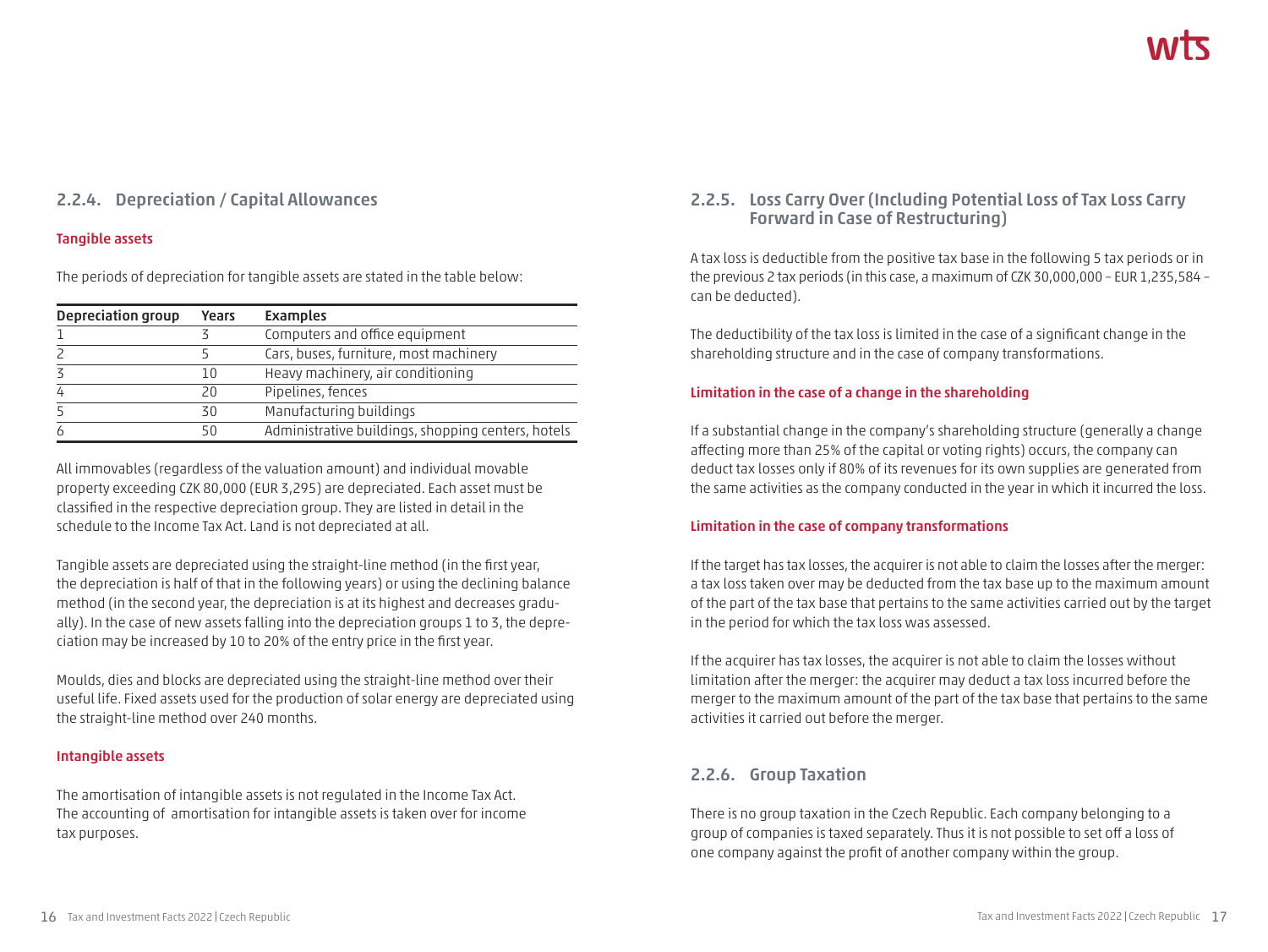### **2.2.7. Relief from Double Taxation (Tax Credit / Tax Exemption)**

In principle, local legislation enables the elimination of double taxation in 3 ways – by credit, exemption or deduction of tax paid abroad from the tax base. Based on Czech domestic tax legislation, when eliminating the double taxation of income from abroad, the provisions of double taxation agreements concluded by the Czech Republic are to be followed. The treaty specifies the method of income double taxation elimination. Thus the taxpayer is not free to choose the method of eliminating double taxation.

Full credit is applied in particular to the taxation of interests. The ordinary credit method is most frequently used in the Czech Republic; however, it can be used only if the taxpayer exhibits positive tax from which the tax paid abroad can be deducted.

The method of full exemption and the method of exemption with progression have the same effect on the part of the Czech Republic as no taxpayer is subject to progressive taxation.

The tax paid abroad can be included in the costs only if it concerns income that has not been exempt from taxation according to an international agreement. This procedure can, in particular, be applied if no double taxation agreement has been entered into with the respective state and if the taxpayer could not use the method of credit.

#### **2.2.8. Incentives**

The main incentives are:

- **→** income tax relief (tax holiday) for up to 10 years
- **→** job creation grants up to CZK 300,000 (EUR 12,356)
- **→** financial support for employee training of up to 50% of the training costs
- **→** material support for the acquisition of property of up to 10% of eligible investment costs

Supported areas are:

- **→** manufacturing industry (launch or expansion of production in branches of manufacturing industry)
- **→** technology centres (construction or extension)
- **→** strategy service centres (launch or expansion of the activity of a shared centre, software creation centre, high-tech repair centre, data centre or call centre)

Other forms of incentives are:

- **→** R&D deduction (the deduction may amount up to 110% of the costs incurred)
- **→** education tax deduction (lump sum costs for a student or actual costs for the acquisition of property used for the purposes of professional training are deducted)

#### **2.3. Non-Resident Companies**

Czech tax non-residents are taxed only on their income from Czech sources. Non-resident companies are basically subject to Czech tax on:

- **→** income of a permanent establishment in the Czech Republic
- **→** employment income from duties performed in the Czech Republic
- **→** income from services performed in the Czech Republic (generally after 6 months of rendering services in Czech territory)
- **→** income from the sale or use of real estate in the Czech Republic
- **→** royalties, dividends and other profit distributions, interest, and lease rentals paid by Czech tax residents or permanent establishments
- **→** capital gains on the sale of securities or sale of an interest in a private company or partnership where the buyer is a Czech resident or is a permanent establishment of a non-resident
- **→** alimony and pensions arising in the Czech Republic paid by Czech tax residents or permanent establishments
- **→** income arising from reductions in capital
- **→** income from payment of a receivable acquired by assignment paid by Czech tax residents or permanent establishments

The taxation income of non-residents from sources in the territory of the Czech Republic may always be modified according to specific provisions of bilateral double taxation agreements.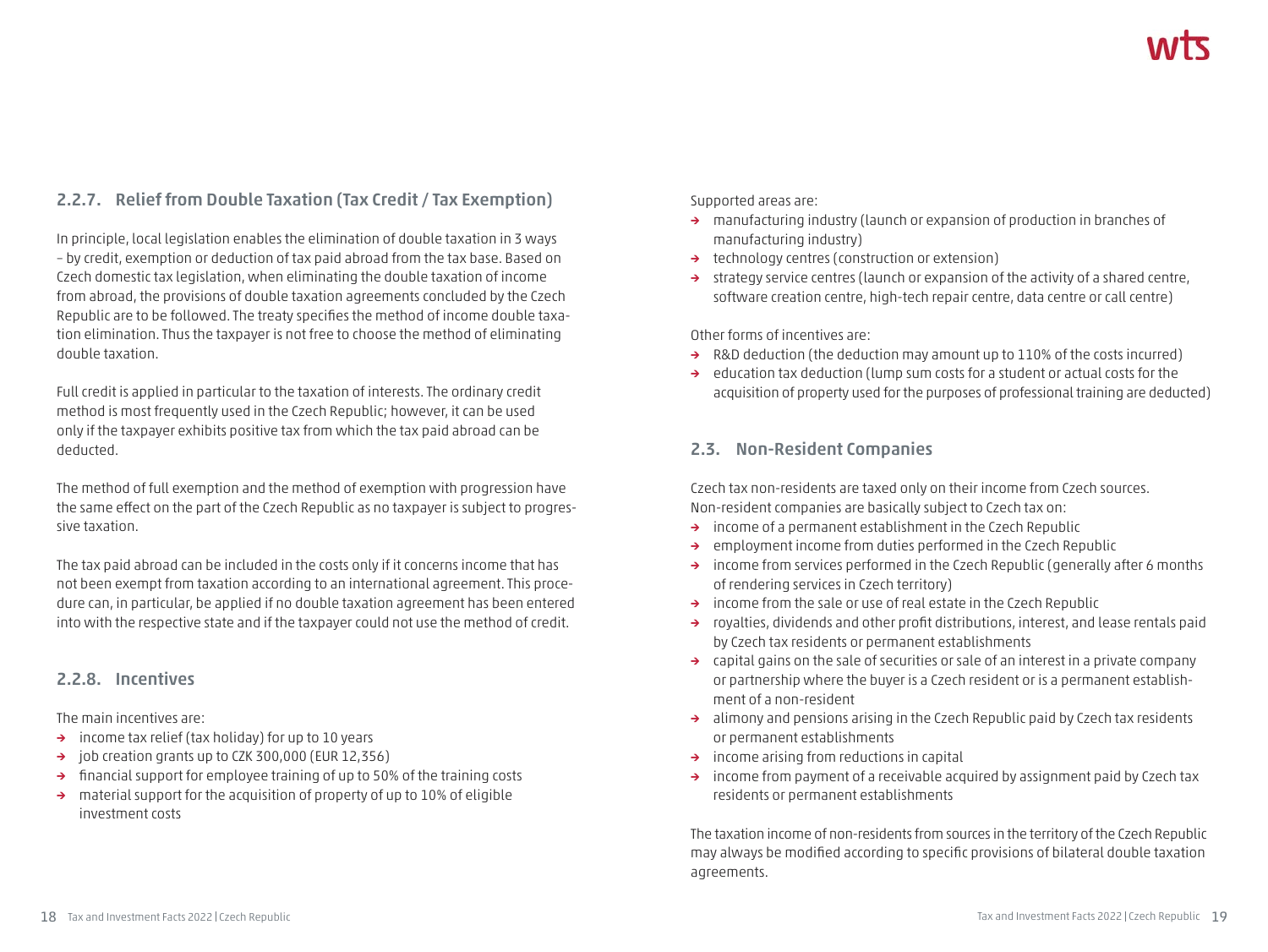#### **2.3.1. Concept of Permanent Establishment / Doing Business**

Permanent establishments in the Czech Republic have no legal personality (corporate). A legal entity is simply a direct foreign company. This company is also responsible for concluded contracts and agreements including employment contracts. Property acquired in Czech Republic is a direct asset of the foreign company. Permanent establishments thus do not have any equity capital.

The economic and business activities of permanent establishments directly enter the accounting records of the foreign company in its country of origin. Profit taxation of permanent establishments can be arranged in different ways, either on the basis of economic results (profit/loss account), relative to annual turnover or otherwise. Permanent establishments can also be subject to value added tax (VAT).

A permanent establishment of a foreign company can be created when the company's employee(s) has (have) been rendering services in the Czech Republic for more than 6 months in any 12 consecutive calendar months. Each employee counts as a presence of the foreign company. Some double taxation agreements can modify the conditions for creating a permanent establishment.

A permanent establishment can also be created when a foreign entity sets up a fixed place of business (e.g. an office, workshop, production facility, sales outlet or other business facility) in the Czech Republic. The relevant double taxation agreement can modify the conditions for creating a permanent establishment of a foreign entity in the Czech Republic. Particularly it may eliminate the creation of permanent establishment when the activities performed through the fixed place of business located in the Czech Republic are of a preparatory or auxiliary nature.

A permanent establishment can also be created if a foreign entity operates its business in the Czech Republic via a dependent agent.

#### **2.3.2. Withholding Taxes**

Withholding tax is usually applied to gross income not reduced by related expenses, without taking into account any tax allowances or tax relief. Withholding tax is withheld and transferred to the Czech tax authorities by the payer of the respective income, and the receiver obtains the net income.

Generally, the withholding tax rate amounts 15% and can be reduced by double taxation agreements. The withholding tax rate of 35% is imposed on income paid to entities of jurisdictions that have not concluded a double taxation agreement with the Czech Republic or an agreement for the exchange of information on tax issues. Withholding tax normally becomes payable when the payer of the income accounts for the liability.

In particular, dividends, interests and royalties are subject to withholding tax (see 2.3.3).

Payments for other services and independent activities may be subject to withholding tax too if this is provided for in the double taxation agreement or if no permanent establishment arises.

Rental payments for the use of movable assets in the Czech Republic are subject to standard withholding tax (15%/35% modification by double tax treaty) unless we are talking about finance leases with purchase options, which are subject to withholding tax of 5%/35%.

#### **2.3.3. Capital Gains**

Thanks to the EU Parent-Subsidiary Directive, dividends paid by a Czech subsidiary to a parent company that is tax resident in an EU Member State may be exempt from withholding tax. These provisions also apply to dividends paid between Czech companies and dividends paid to Swiss, Norwegian and Icelandic corporate shareholders.

Withholding tax exemption for a parent-subsidiary relationship in the EU applies if the following conditions are cumulatively fulfilled:

**→** the parent company is located in another EU Member State in the sense of the Parent-Subsidiary Directive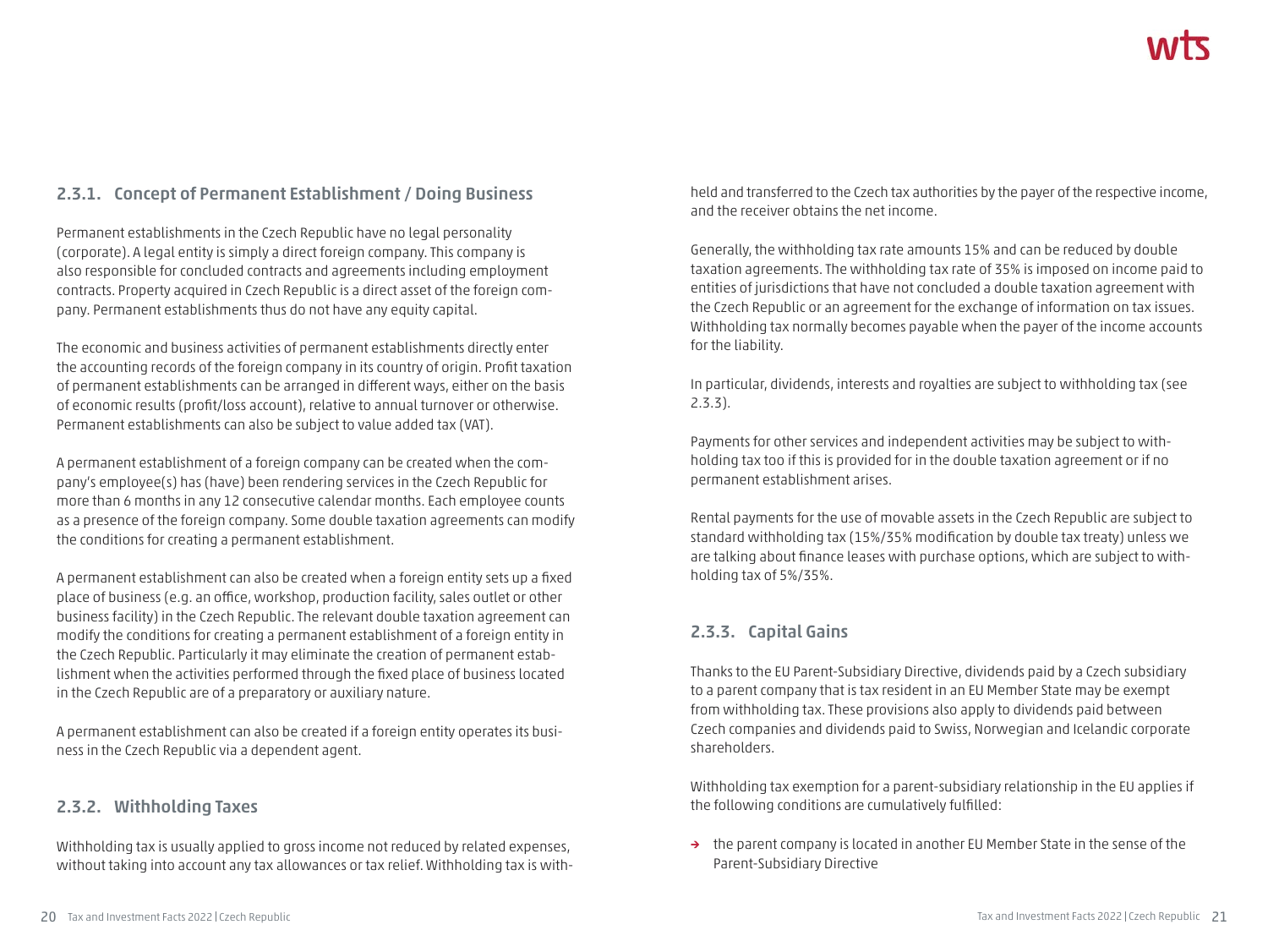- **→** it has held an ownership interest of at least 10% for an uninterrupted period of at least 12 months
- **→** and directly or indirectly for at least one year

The holding period to meet the conditions for the exemption of shares in profit can be fulfilled subsequently. If the conditions for the exemption of shares in profit are not fulfilled, withholding tax amounting to 15% (in the Czech Republic) or a lower withholding tax (usually 5 or 10%) under the relevant double taxation agreement shall apply.

The tax exemption for dividends does not apply if any of the following circumstances exists:

- **→** The parent company or the subsidiary is exempt from corporate income tax or a similar tax applicable in its jurisdiction.
- **→** The parent or subsidiary may opt for an exemption from corporate income tax or a similar tax applicable in its jurisdiction.
- **→** The parent or subsidiary is subject to zero corporate income tax or a similar tax applicable in its jurisdiction.

The EU Interest and Royalties Directive has also been implemented in the Czech Republic. Interest and royalties paid to associated companies resident in the EU, Switzerland, Norway and Iceland are generally exempt from withholding tax.

Withholding tax exemption of outbound interests and royalties applies if the foreign company from another Member State:

- **→** meets the general requirements concerning legal form, tax residency and subject-to-tax condition
- **→** directly holds at least 25% of the capital or voting rights of the Czech company for an uninterrupted period of at least 24 months
- **→** is a beneficial owner of the interest (and royalties)
- **→** obtains authorisation from the Czech financial authorities based on its request or a request filed by the Czech company. This document has to be provided within the term of payment of the interest / royalties and is valid for at least one year (max. 3 years) starting from the issue date

If a foreign owner sells shares in a company based in the Czech Republic, any gains will be subject to tax as part of the aggregated tax base, regardless of the tax residence of the purchaser. The participation exemption applies when the seller is an EU resident company that has an eligible legal form that holds at least 10% of the company sold for an uninterrupted period of 12 months. This participation exemption for EU non-resident companies is subject to the same regulation as for the participation exemption for dividends (see above).

#### **2.4. Tax Compliance**

The standard tax period is a calendar year, i.e. the period from 1 January to 31 December. Taxation periods can also be:

- **→** fiscal year
- **→** period from the effective date of company transformation to the end of the respective calendar or fiscal year
- **→** an accounting period exceeding 12 months

Every legal entity is obliged to submit a tax return, even if it showed a tax loss or if it did not perform any activity in the given period.

Income tax returns shall be submitted on the form issued by the Financial Administration, in electronic form only.

Income tax returns shall be submitted no later than within 3 months of the end of the tax year, i.e. by 1 April of the following calendar year by default. If taxpayers have the statutory obligation to have their annual accounts certified by an auditor or if a tax adviser prepares and submits their tax returns, the tax return shall be submitted no later than within 6 months of the end of the tax year, i.e. by 1 July of the following calendar year by default.

### **2.5. Local Taxes**

There is no local corporate taxation in the Czech Republic.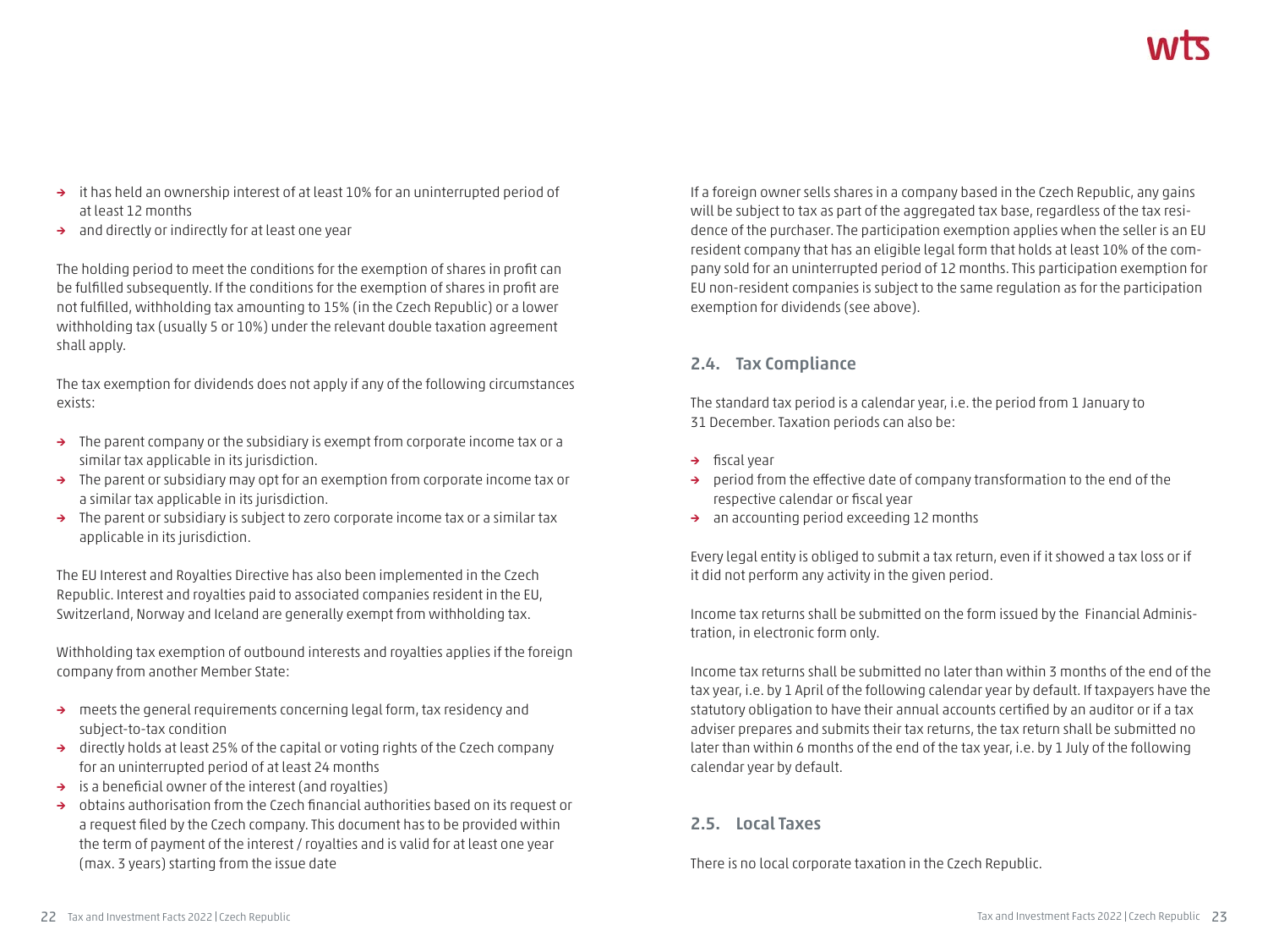### **3. Double Taxation Agreements**

At present, the Czech Republic is party to treaties on the avoidance of double taxation with 85 countries worldwide. The Czech Republic's double taxation agreements are listed below. The provisions of the international treaties take preference over local legislation.

The Czech Republic has its own template for new agreements based on the OECD Model Tax Convention but contains certain specifics which take account of the Czech Republic's reservations about the OECD Model Tax Convention.

| Albania         | Ethiopia      | Luxembourg   | Singapore            |
|-----------------|---------------|--------------|----------------------|
| Armenia         | Finland       | Macedonia    | Slovakia             |
| Australia       | France        | Malaysia     | Slovenia             |
| Austria         | Georgia       | Malta        | South Africa         |
| Azerbaijan      | Germany       | Mexico       | South Korea          |
| Bahrain         | Ghana         | Moldova      | Spain                |
| Bangladesh      | Greece        | Mongolia     | Sri Lanka            |
| Barbados        | Hong Kong     | Могоссо      | Sweden               |
| Belarus         | Hungary       | Netherlands  | Switzerland          |
| Belgium         | Iceland       | New Zealand  | Syria                |
| Bosnia and      | India         | Nigeria      | Tajikistan           |
| Herzegovina     | Indonesia     | North Korea  | Thailand             |
| <b>Botswana</b> | Ireland       | Norway       | Tunisia              |
| Brazil          | Israel        | Pakistan     | Turkey               |
| Bulgaria        | Italy         | Panama       | Turkmenistan         |
| Canada          | Japan         | Philippines  | Ukraine              |
| Chile           | Jordan        | Poland       | United Arab          |
| China           | Kazakhstan    | Portugal     | Emirates             |
| Columbia        | Kuwait        | Romania      | United Kingdom       |
| Croatia         | Kyrgyzstan    | Russia       | <b>United States</b> |
| Cyprus          | Latvia        | Saudi Arabia | Uzbekistan           |
| Denmark         | Lebanon       | Serbia and   | Venezuela            |
| Egypt           | Liechtenstein | Montenegro   | Vietnam              |
| Estonia         | Lithuania     |              |                      |

A number of double taxation agreements concluded by the Czech Republic expressly limit their benefits to the beneficial owners of income.

On 1 September 2020, the Multilateral Convention to Implement Tax Treaty Related Measures to Prevent Base Erosion and Profit Shifting (Multilateral Convention or Multilateral Instrument, MLI) entered into force in the Czech Republic. The MLI is an international treaty, which modifies bilateral double taxation treaties concluded among specific countries. The Czech Republic opted for a regime of minimum standards, i.e. the least strict variant, and reserved the right not to apply most of the articles that should amend the relevant provisions of the tax treaties in question.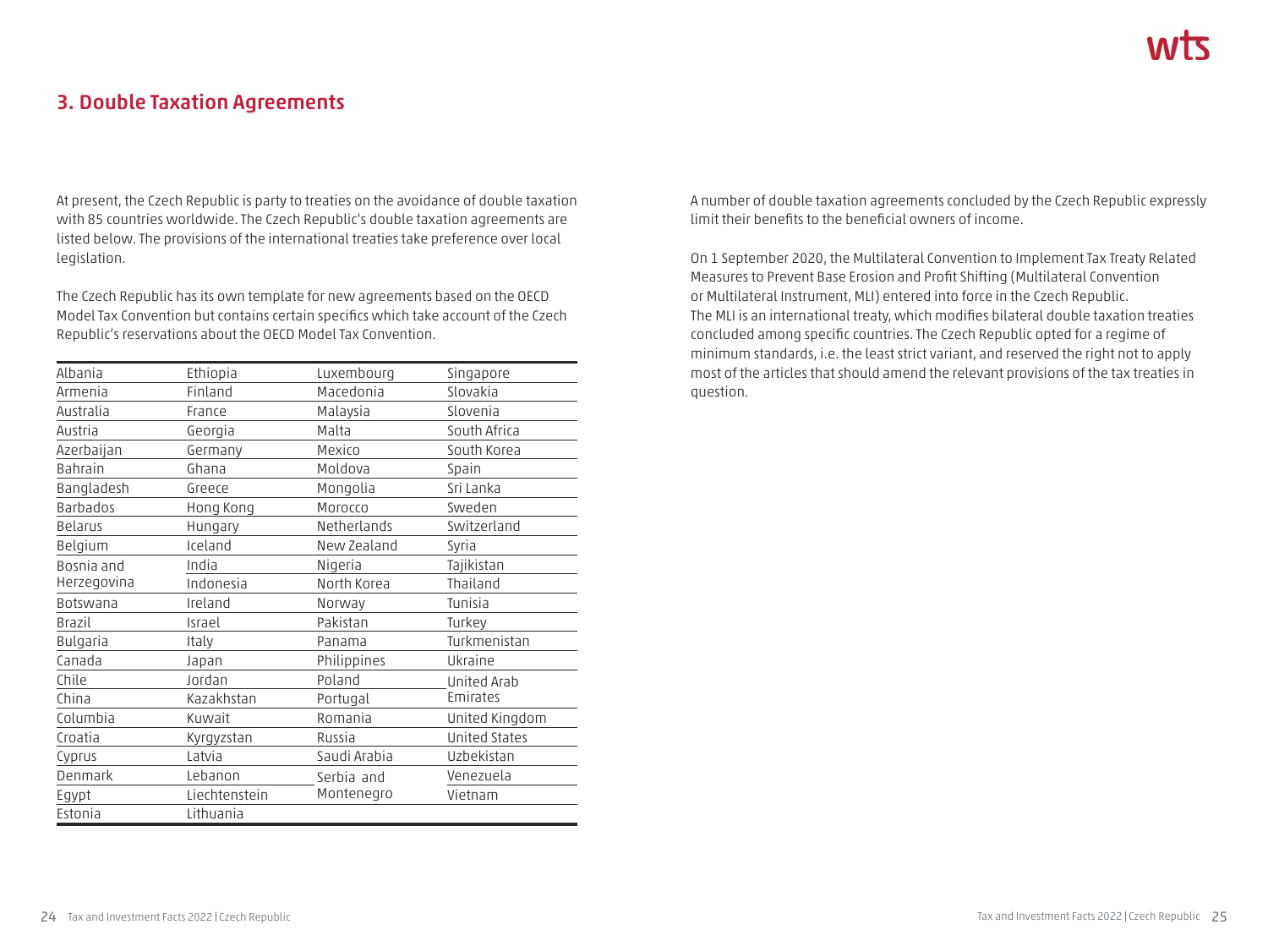### **4. Transfer Pricing**

Transactions between related parties must follow the arm's length principle. OECD rules are applied here.

Companies are considered to be related parties if:

- **→** there is direct or indirect ownership of more than 25% of shareholding or voting rights, or
- **→** if the management of one company is involved in the management of the other company.

No obligatory transfer pricing documentation is prescribed by Czech legislation. However, tax authorities may require the submission of transfer pricing documentation during tax inspections.

If prices between related parties differ from prices agreed between unrelated parties, with the difference not being satisfactorily documented, the tax authority may adjust the taxpayer's tax base.

In addition to the tax return, some companies are obliged to brief information on transactions made with related parties during the last tax period.

### **5. Anti-Avoidance Measures**

#### **5.1. General Anti-Avoidance Rule**

The Tax Code provides for the substance-over-form principle. Moreover, the Supreme Administrative Court has essentially adopted the doctrine of the abuse of rights as defined by the Court of Justice of the European Union.

#### **5.2. Thin Capitalisation Rules**

The thin capitalisation rules are applied towards related parties and in cases of "back-to-back financing". The debt/equity ratio may not exceed 4:1 (6:1 if with a bank or insurance company). The financial costs of loans/credits exceeding the above-mentioned ratio are not tax-deductible.

On 27 March 2019 an amendment to the Income Tax Act was published in the Collection of Laws. This amendment implements the EU Anti-Tax Avoidance Directive (ATAD) which shall apply alongside the thin capitalisation rules above.

The amendment introduces new rules limiting the deductibility of borrowing expenses: these expenses shall be tax-deductible up to CZK 80 billion (EUR 3.295 million) or 30% of earnings before interest, taxes, depreciation and amortisation (EBITDA) in each tax period; borrowing costs exceeding the above thresholds shall be considered non-deductible for tax purposes in a given year; however, they may be deducted from the tax base in the following years (under the same conditions).

Unlike thin capitalisation rules, the new rules will also cover loans from unrelated parties (such as conventional bank loans). The definition of borrowing costs shall be much broader than the definition of costs under thin capitalisation rules. Borrowing costs will comprise interest included in the acquisition costs, financial costs included in finance lease payments or exchange differences related to financing. The new rules do not apply to financial institutions and independent companies not belonging to any group.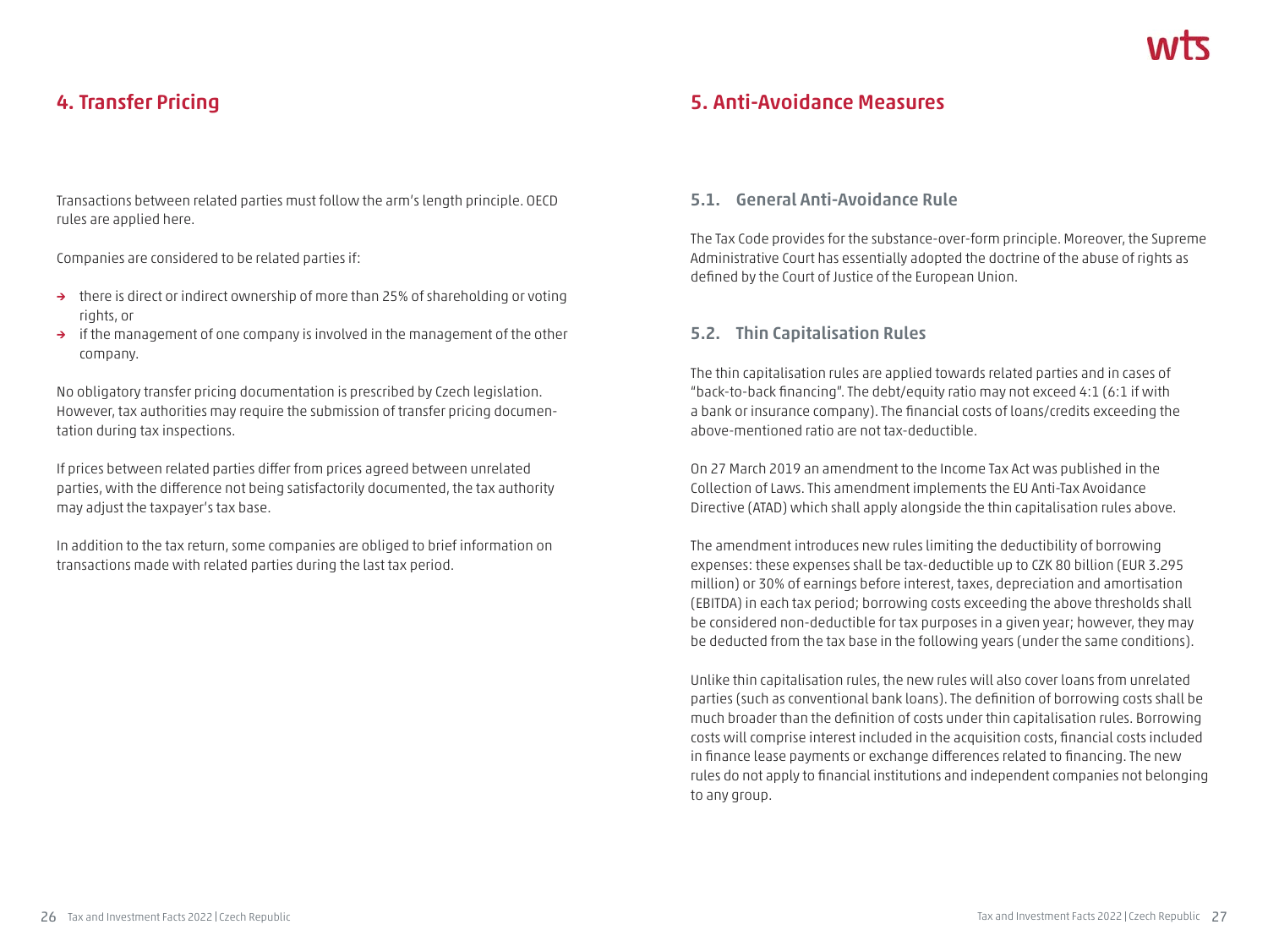### **6. Taxation of Individuals / Social Security Contributions**

#### **5.3. Controlled Foreign Company Provisions**

The above Income Tax Act amendment implements the rules for the taxation of controlled foreign entities in Czech tax law in response to the mandatory implementation of ATAD (rules for the taxation of controlled foreign companies. According to these rules, a Czech accounting entity shall include the revenues of its controlled foreign company in its own tax base. A controlled company shall mean an entity in whose capital a Czech company has – directly or indirectly – a holding exceeding 50%.

Another condition for including an amount in the Czech tax base is that the foreign entity does not carry out any significant economic activity, its tax liability abroad being less than half the tax liability this company would have if it were taxed under Czech tax law. If a foreign subsidiary is a controlled company under these requirements, it has to include its revenues, such as income from dividends, interest and royalties in its own tax base. A Czech parent company is then allowed to set off the tax paid by the controlled subsidiary on its income abroad against the parent company's own tax liability.

The liability to pay personal income tax is governed by the Income Tax Act as amended in the given year. Social security contributions are governed by the Social Insurance Act and the Public Health Insurance Act.

#### **6.1. Residency Rules**

Taxpayers are Czech tax residents provided that

- **→** their domicile is located in the Czech Republic (domicile shall mean a place where the taxpayer has permanent home under circumstances indicating the taxpayer's intent to stay there on a permanent basis), or
- **→** they usually reside there (they spend at least 183 days in a calendar year in the Czech Republic, either continuously or in several periods; every commenced day of stay shall be included in this period).

Czech tax residents are subject to unlimited taxation, which means that they are obliged to tax their worldwide income in the Czech Republic (i.e. income from a source in the territory of the Czech Republic as well as income from a source abroad).

#### **6.2. Income Liable to Tax**

The following incomes are subject to personal income tax:

| Type of income                 | Tax base        |
|--------------------------------|-----------------|
| Income from dependent activity | Gross salary    |
| Income from self-employment    | Profit          |
| Income from capital            | Gross income    |
| Income from lease              | Profit          |
| Other income                   | Income / profit |

As of 2021, the super gross salary as the tax base no longer applies (the super gross salary as applicable until 2020 meant the sum of the gross salary and mandatory social security and health insurance contributions paid by the employer). As of 2021,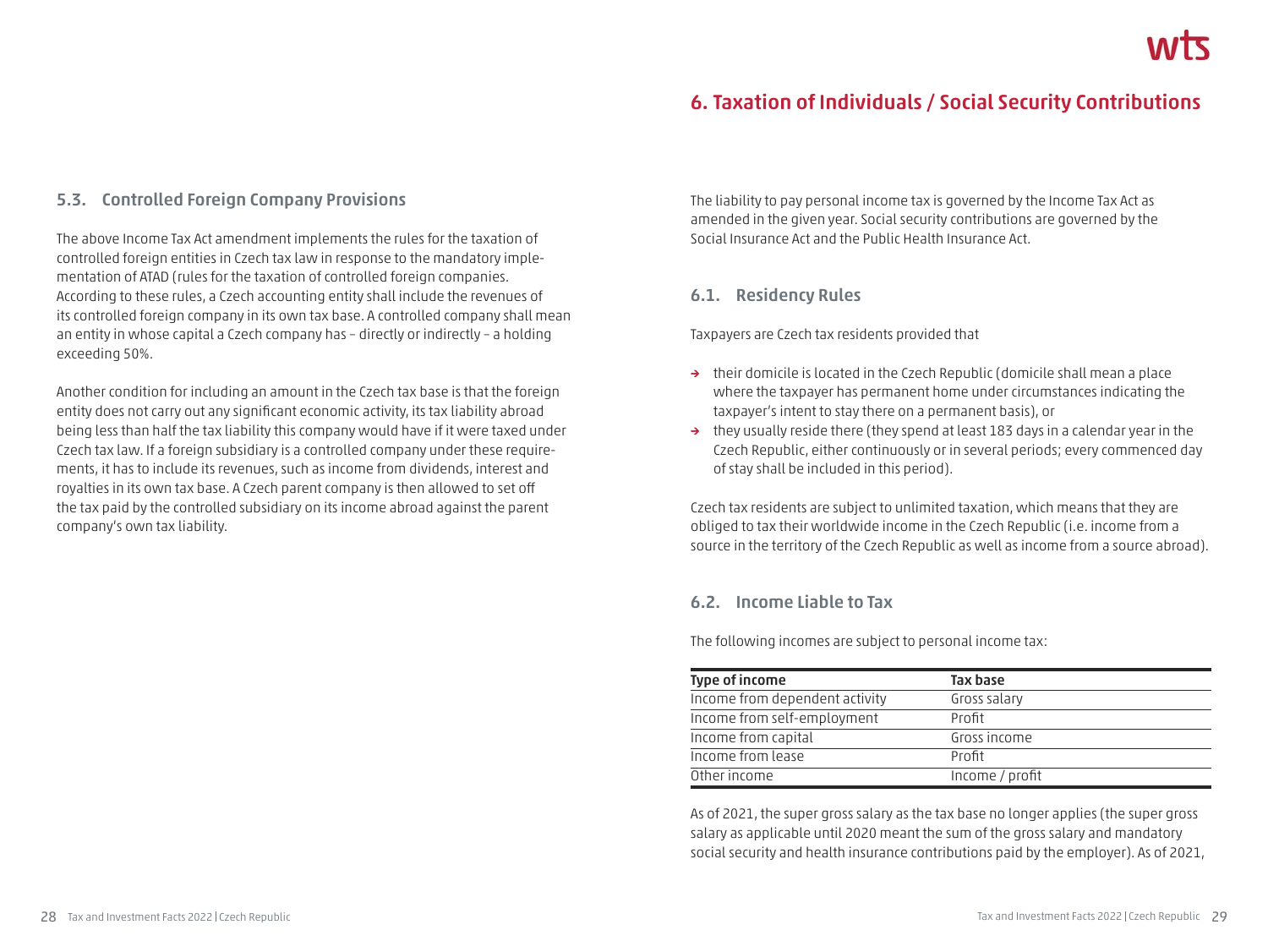the tax base for dependent activity is the gross salary, whereas income shall mean both monetary and non-monetary income achieved by means of an exchange. The moment money is received is decisive in terms of income. The income is taxed on a cash basis, i.e. in the period in which the money is received (by contrast, revenues are taxed in the period in which they were earned, regardless of whether the money has actually been received or not.)

#### **6.3. Allowable Deductions**

#### **6.3.1. Non-Taxable Part of the Tax Base**

There are several items that can decrease the tax base. A taxpayer may claim them in the tax return provided they are considered to be:

- **→** a tax resident in the Czech Republic, or
- **→** a tax non-resident whose income from sources in the territory of the Czech Republic is at least 90% of their worldwide income.

| e 1 |     |        |
|-----|-----|--------|
|     |     |        |
| w   | . . | $\sim$ |
|     |     |        |

| Donations for charitable purposes                               |
|-----------------------------------------------------------------|
| Interest on loan taken to finance the taxpayer's housing demand |
| Supplementary pension contributions                             |
| Life assurance contributions                                    |
| Trade union membership contributions                            |
| Examinations certifying the results of continuous training      |

#### **6.3.2. Deductible Items**

Taxpayers who tax their income from self-employment may claim items deductible from the tax base.

| Type                                               | <b>Note</b>                                                             |
|----------------------------------------------------|-------------------------------------------------------------------------|
| Tax loss                                           | For the following 5 years                                               |
| Support of research and development                | Experimental or theoretical work, design<br>and construction work, etc. |
| Deduction for supporting professional<br>education | Purchase of property for<br>professional education                      |

#### **6.3.3. Tax Deductions**

Tax credits may be deducted from the tax. In 2022 the amounts are following:

| <b>Type of credit</b>                                        | Amount                                                                                                                    |
|--------------------------------------------------------------|---------------------------------------------------------------------------------------------------------------------------|
| Taxpayer credit                                              | CZK 30,840 (EUR 1,270) per year                                                                                           |
| Spouse tax credit                                            | CZK 24,840 (EUR 1,023) per year*                                                                                          |
| Disability tax credit                                        | CZK 2,520 / 5,040 (EUR 104 / 208) per year*                                                                               |
| Health disability credit                                     | CZK 16,140 (EUR 665) per year*                                                                                            |
| Student tax credit                                           | CZK 4,020 (EUR 166) per year*                                                                                             |
| Tax credit for the placement of<br>a child in a kindergarten | Up to no more than amount of minimum<br>wage (CZK 16,200 - EUR 667 - in 2022)                                             |
| Child tax credit                                             | 1st child - CZK 15,204 (EUR 626)*<br>2nd child - CZK 22,320 (EUR 919)*<br>3rd and further child - CZK 27,840 (EUR 1,147)* |

\* the entitlement applies only for months in which the conditions were met

Non-residents are entitled to claim the taxpayer credit. The other tax credits can be claimed by Czech tax non-residents only if their income from sources in the Czech Republic amounts to at least 90% of their worldwide income.

If the total child credit exceeds the taxpayer's tax liability, the difference is deemed a tax bonus. If the taxpayer has gained income from dependent activity, self-employment or leasing amounting to at least 6 times the average salary in the given tax year, they can claim a refund of the tax bonus.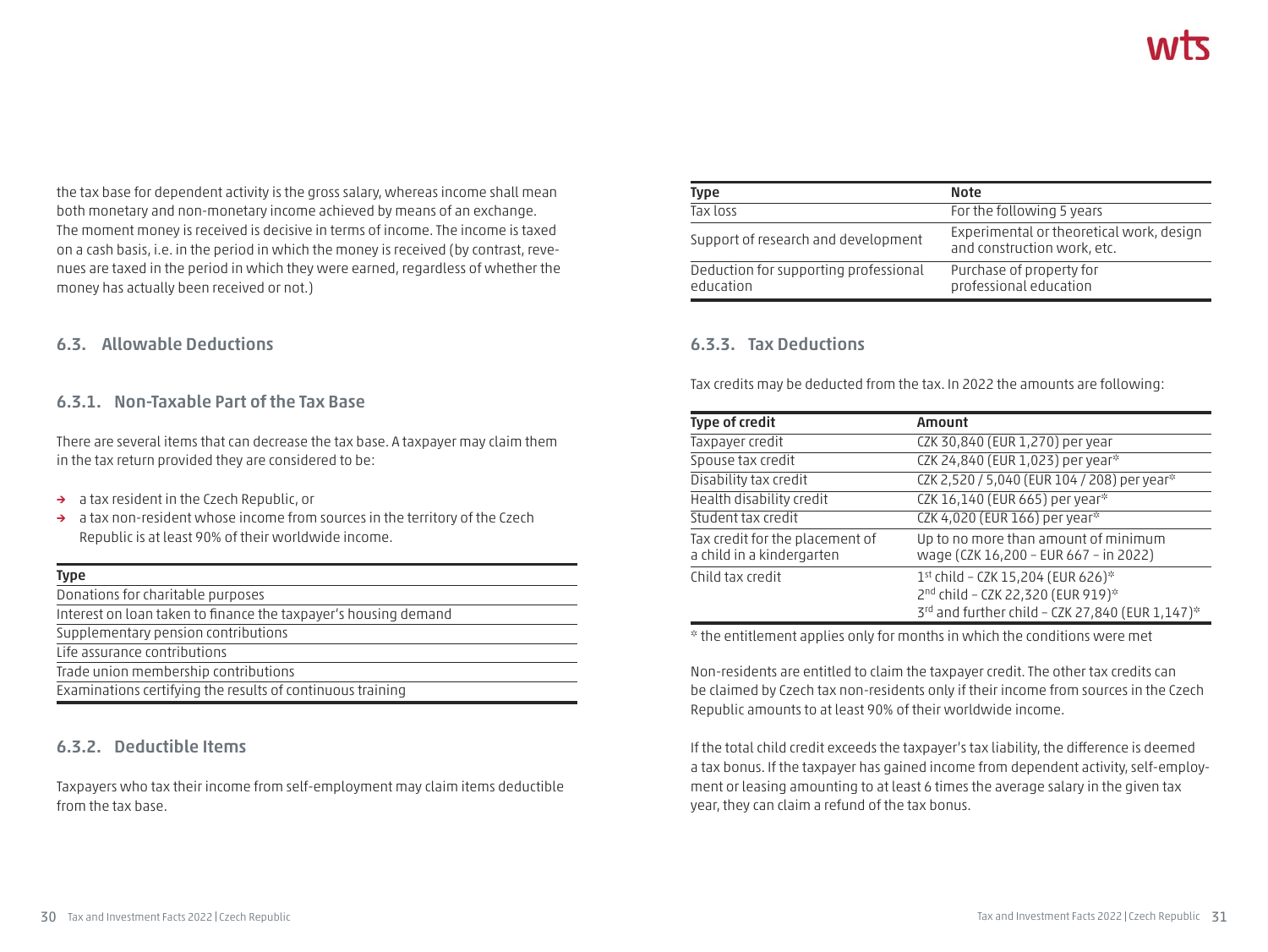#### **6.4. Tax Rates**

The tax base is calculated separately for each type of income. The personal income tax rate amounts to 15% of the tax base up to 48 times the average salary in the given tax year (CZK 1,867,728 in 2022, EUR 76,925). The tax rate for the tax base exceeding this threshold is 23%.

The solidarity tax surcharge does not apply as of 2021.

#### **6.5. Tax Compliance**

Generally, each taxpayer whose yearly income subject to personal income tax has exceeded CZK 15,000 (EUR 618) or who has made a loss from self-employment should submit a personal income tax return. Personal income tax returns shall be submitted on the form issued by the Ministry of Finance.

Personal income tax returns shall be submitted within 3 months of the end of the tax year, i.e. by 1 April of the following calendar year. If taxpayers have a statutory obligation to have their annual accounts certified by an auditor, or if the tax return is filed by a certified tax adviser based on a Power of Attorney, the deadline for filing is automatically extended to 6 months from the end of the tax year, i.e. to 1 July of the following calendar year. An additional filing deadline extension (up to 10 months from the end of the tax year) is possible under certain conditions based on a written request submitted to the Czech Tax Authorities – the fee stamp must be paid and the extension is subject to the approval of the Czech Tax Authorities.

If an individual receives tax-free income higher than CZK 5,000,000 (EUR 205,931), they must submit notification to the Czech Tax Authorities by the deadline for filing their personal income tax return.

#### **6.6. Social Security Contributions**

Social security in the Czech Republic is divided into social insurance (in the narrower sense) and health insurance. Social insurance contributions and health insurance contributions are paid by employees, employers and self-employed persons. The assessment base for insurance premiums for employees and employers is the gross salary; the assessment base for self-employed persons is one half of the assessment base for the calculation of tax on the income from self-employment.

|                        | <b>Employee</b> | <b>Employer</b> | Self-employed               |
|------------------------|-----------------|-----------------|-----------------------------|
| Health insurance       | 4.5%            | 9%              | 13.5%                       |
| Pension insurance      | 6.5%            | 21.5%           | 28%                         |
| Sickness insurance     | 0%              | 2.1%            | 2.1% (on a voluntary basis) |
| Unemployment insurance | 0%              | 1.2%            | 1.2%                        |

Minimum advance payments for health and social insurance premiums are set for self-employed persons and the amount varies on an annual basis. In 2022, the minimum advance payments to be paid by self-employed persons amount to CZK 2,841 (EUR 117) in the case of social insurance, and CZK 2,627 (EUR 108) in the case of health insurance.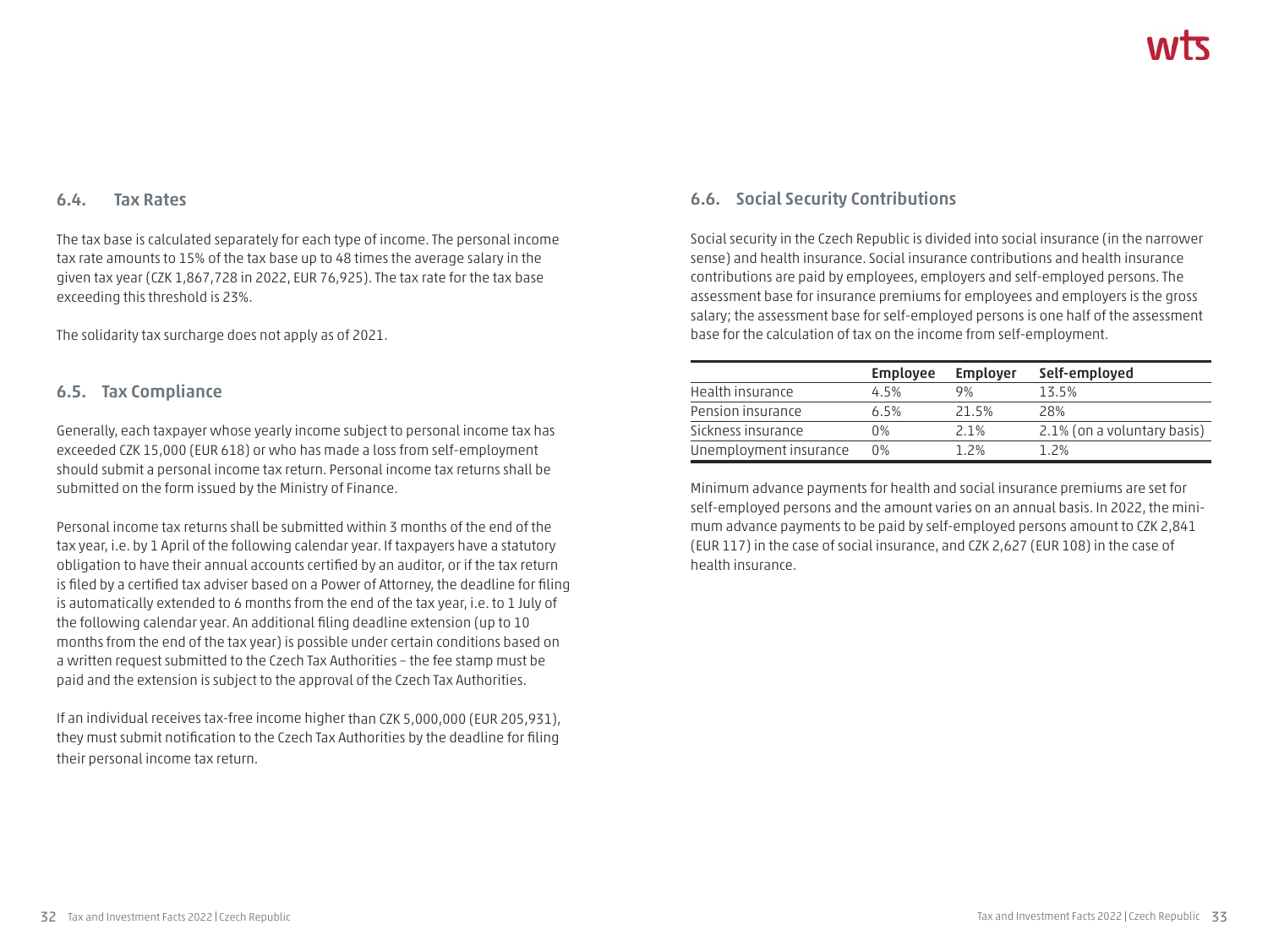### **7. Indirect Taxes**

There are several types of tax on consumption which are included in the final prices of goods and services in the Czech Republic.

#### **7.1. Value Added Tax / Goods and Services Tax**

The VAT system is harmonised with European legislation. Supplies of goods and the provision of services with a place of performance in the Czech Republic as well as the import of goods from abroad and other EU Member States are subject to VAT. By contrast, the supply of goods and provision of services to other states are, in most cases, exempt from tax in the Czech Republic.

Generally, the supplier of the particular transaction is the person liable for tax.

The standard VAT rate on the supplied goods and services is 21%.

In addition, there are 2 reduced rates applicable for selected articles and services:

- **→** 15% constructions for social housing, food, plants, medical supplies
- **→** 10% books, infant food

Some goods and services are fully exempt from VAT, such as financing activities, health and social services.

A relatively complex system applies to the taxation of real estate transfers. Depending on the nature of the real estate transferred, the transfer may be subject to the standard tax rate or may be exempt from tax. Real estate leasing is mostly exempt from tax; however, taxpayers may agree to apply VAT on a voluntary basis.

Another taxation option is reverse charging with the recipient paying VAT instead of the supplier. This method is generally applied to tax transactions where the supplier is not resident in the given state. However, the Czech Republic also uses this method to tax selected articles and construction works provided between any entities registered for VAT purposes in the Czech Republic in its territory.

Special procedures apply, for example, to the provision of travel services or secondhand shops.

The Czech Republic has adopted several measures to fight against fiscal fraud. Apart from the aforesaid taxation of domestic supplies using the reverse charging mechanism, these are the following:

- **→** guarantee of the recipient of the supply for the tax liability of the supplier under certain conditions
- **→** central public register of bank accounts of suppliers intended for payments of taxable supplies
- **→** central public register of unreliable taxpayers that have failed to fulfil their obligations towards the tax administration

Since 2016, all registered VAT payers are obliged to submit to the tax office, in addition to tax returns, control statements containing relatively thorough details on individual supplies.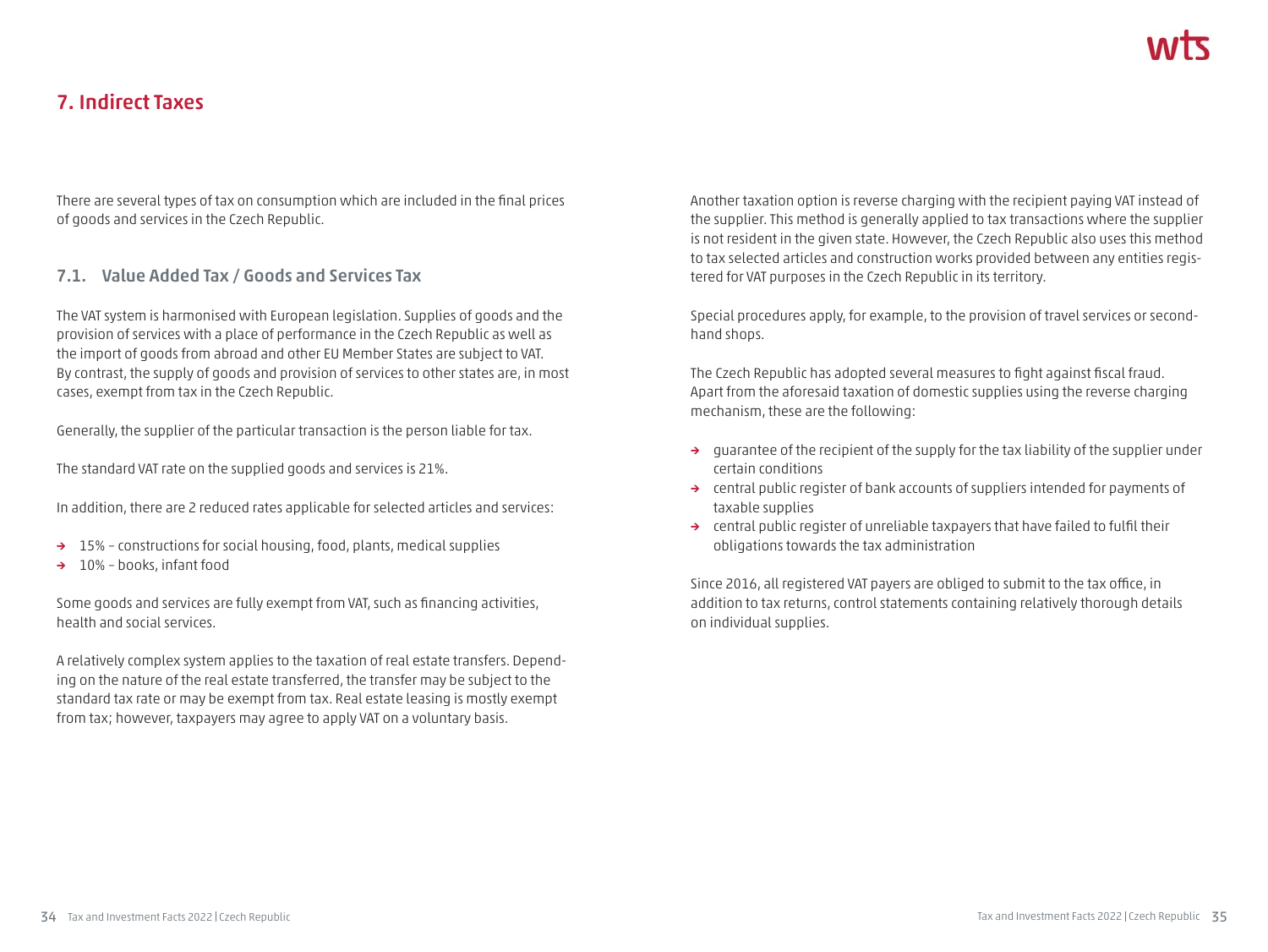### **8. Inheritance and Gift Tax**

#### **7.2. Others**

Mineral oils, tobacco products and spirits are subject to excise duty. Selected products are subject to tax when putting the goods into free circulation, with the producer, operator of a tax warehouse or importer of these products to the Czech Republic being the taxpayers.

Electricity, natural gas and solid fuels are subject to environmental taxes. The obligation to pay these taxes arises, in particular, when electricity, gas or fuels are supplied to final consumers in the territory of the Czech Republic.

Inheritance and gift tax were abolished with effect from 31 December 2013. Currently, the acquisition of a gift is taxed with income tax using the standard rate applicable to individuals and legal entities, i.e. 15% and 19% respectively. Granting gifts between relatives is exempt from tax.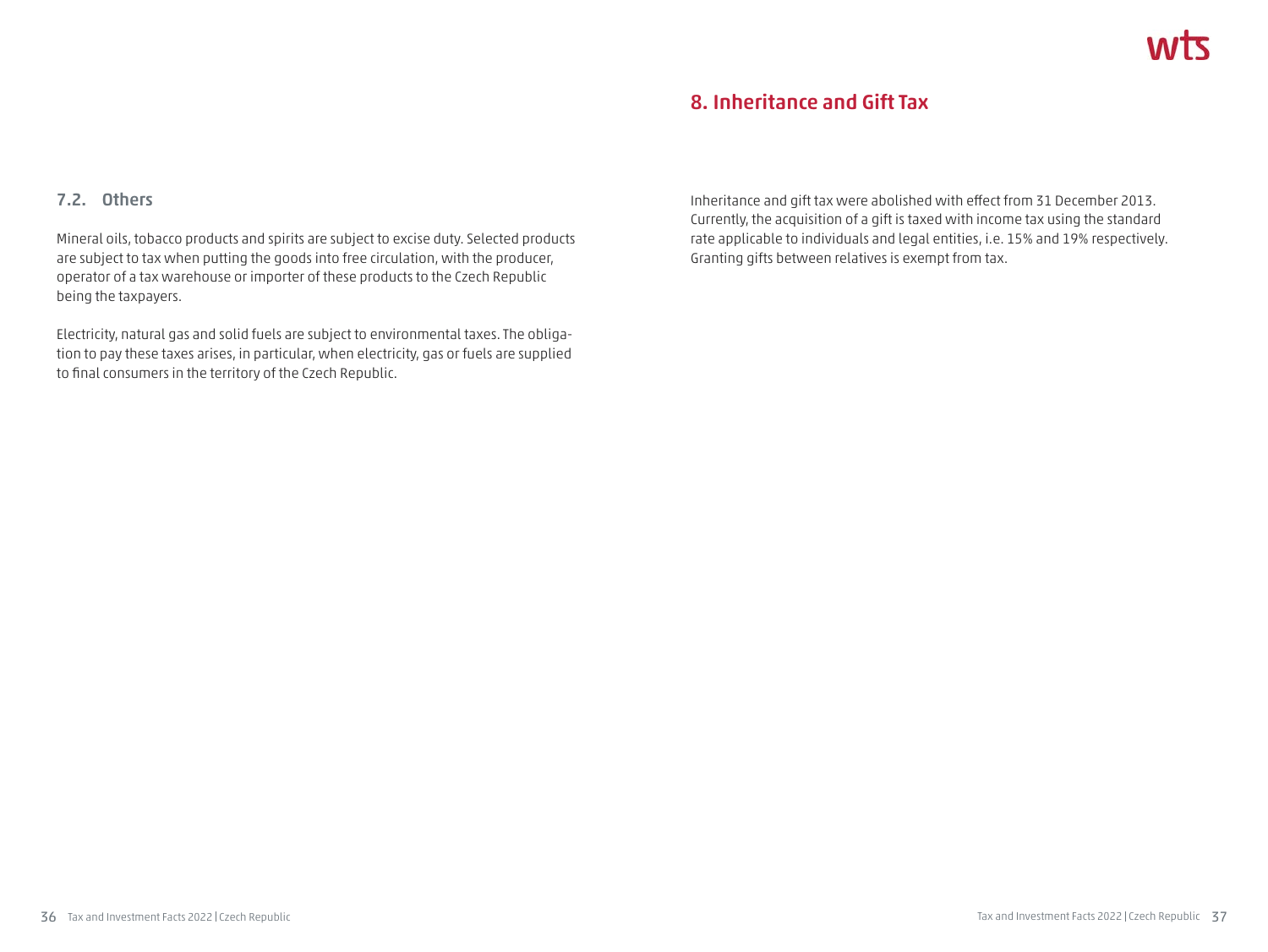### **9. Wealth Tax**

#### **9.1. Real Estate Tax**

Land and buildings in the territory of the Czech Republic are subject to real estate tax. The tax is derived from the land area and built area with due consideration of the number of floors above ground.

The tax rate applicable to buildings ranges from CZK 2 to CZK 10/m2. Real estate tax on agricultural land is 0.75% and on ponds and forests 0.25% of the deemed value. The tax rate applicable to other land ranges from CZK 0.20 to CZK 5/m<sup>2</sup>.

The tax may be increased using coefficients determined by law according to the number of inhabitants in the municipality, or determined by the individual municipalities at their own discretion.

#### **9.2. Road Tax**

Road tax is paid on cars registered and used for business purposes in the Czech Republic.

Electric cars, hybrid cars and compressed natural gas (CNG) cars are exempt from the tax.

#### The tax rate varies:

- **→** from CZK 1,200 to CZK 4,200 (EUR 49 to 173) in the case of passenger vehicles
- **→** from CZK 1,800 to CZK 37,800 (EUR 74 to 1,557) in the case of other vehicles

In the case of newly-manufactured cars, the tax rate is lower in the initial years.

Country-by-Country Reporting (CbCR, "zpráva podle zemí" in Czech) applies to groups of companies whose group consolidated revenue for the previous accounting period exceeds EUR 750,000,000.

All entities belonging to a group of companies subject to the obligation to submit CbCR take part in the reporting. As part of CbCR, a "group reporting entity" must be identified. This entity submits summary financial data concerning both the entire group and the individual entities to the tax administration in the country of its registered office. The remaining entities inform their tax administrations about the group reporting entity.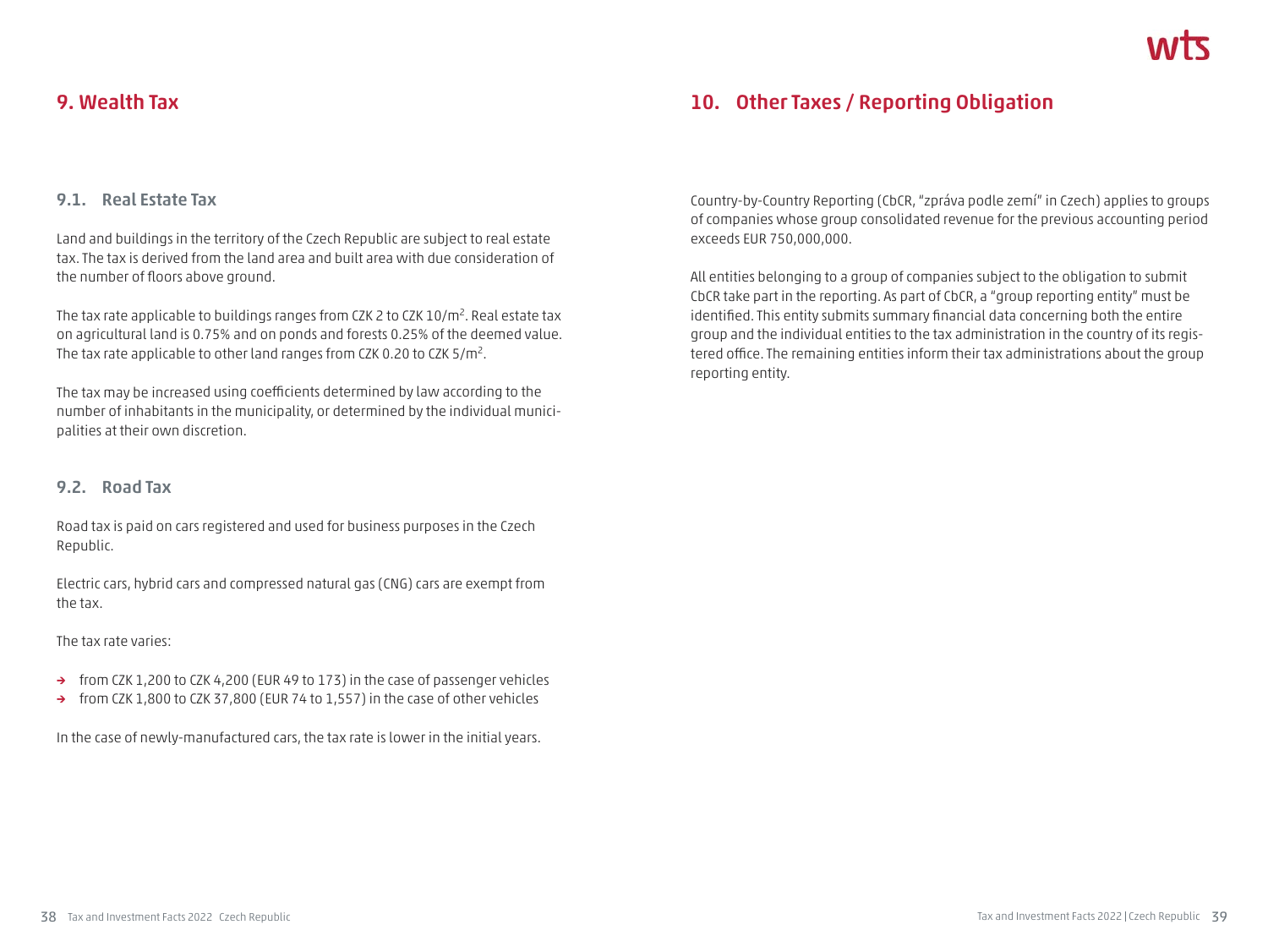#### **Disclaimer**

WTS Global P.O. Box 19201 3001 BE Rotterdam The Netherlands info@wts.de wts.com

Contact Central Eastern Europe Tamás Gyányi tamas.gyanyi@wtsklient.hu +36 1 887 3700

The euro amounts in the booklet are calculated using the exchange rate EUR  $1 = CZK 24.28$ 

This issue of Tax and Investment Facts is published by WTS Global. The information is intended to provide general guidance with respect to the subject matter. This general guidance should not be relied on as a basis for undertaking any transaction or business decision, but rather the advice of a qualified tax consultant should be obtained based on a taxpayer's individual circumstances. Although our publication is carefully reviewed, we accept no responsibility in the event of any inaccuracy or omission. For further information consult your contact within WTS Global or one of the listed contacts.

### **WTS Global – Locally rooted – Globally connected**

#### **About**

With representation in over 100 countries, WTS Global has already grown to a leadership position as a global tax practice offering the full range of tax services and aspires to become the preeminent non-audit tax practice worldwide. WTS Global deliberately refrains from conducting annual audits in order to avoid any conflicts of interest and to be the long-term trusted adviser for its international clients. Clients of WTS Global include multinational companies, international mid-size companies as well as private clients and family offices.

The member firms of WTS Global are carefully selected through stringent quality reviews. They are strong local players in their home market who are united by the ambition of building a truly global practice that develops the tax leaders of the future and anticipates the new digital tax world.

WTS Global effectively combines senior tax expertise from different cultures and backgrounds and offers world-class skills in advisory, in-house, regulatory and digital, coupled with the ability to think like experienced business people in a constantly changing world.

For more information please see: wts.com